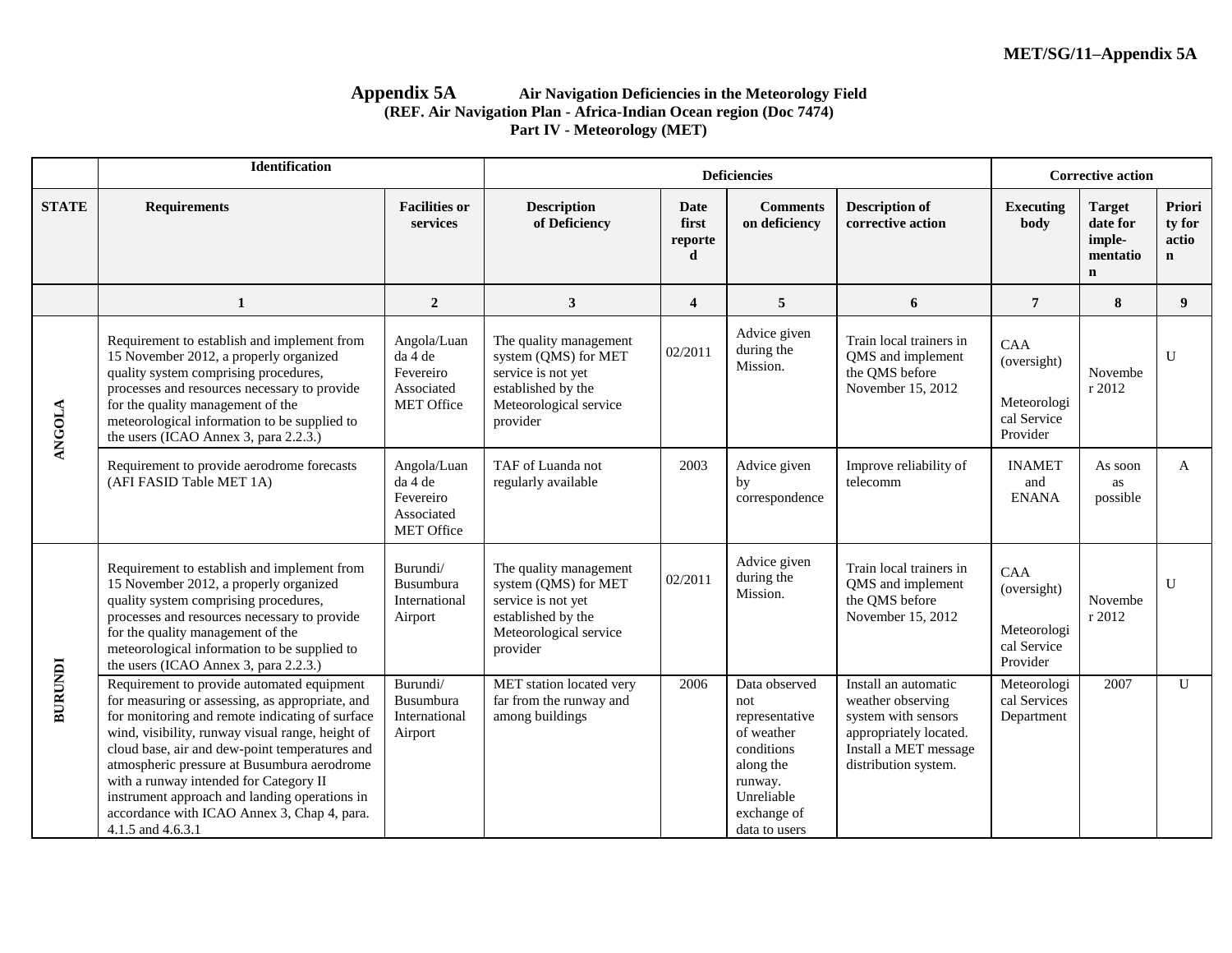|                   | <b>Identification</b>                                                                                                                                                                                                                                                                                                                                                                                                                                          |                                                 |                                                                                                                                                                                                                   |                               | <b>Deficiencies</b>                                  |                                                                                            | <b>Corrective action</b>                                                                                                               |                                                                |                                           |
|-------------------|----------------------------------------------------------------------------------------------------------------------------------------------------------------------------------------------------------------------------------------------------------------------------------------------------------------------------------------------------------------------------------------------------------------------------------------------------------------|-------------------------------------------------|-------------------------------------------------------------------------------------------------------------------------------------------------------------------------------------------------------------------|-------------------------------|------------------------------------------------------|--------------------------------------------------------------------------------------------|----------------------------------------------------------------------------------------------------------------------------------------|----------------------------------------------------------------|-------------------------------------------|
| <b>STATE</b>      | <b>Requirements</b>                                                                                                                                                                                                                                                                                                                                                                                                                                            | <b>Facilities or</b><br>services                | <b>Description</b><br>of Deficiency                                                                                                                                                                               | Date<br>first<br>reporte<br>d | <b>Comments</b><br>on deficiency                     | <b>Description of</b><br>corrective action                                                 | <b>Executing</b><br>body                                                                                                               | <b>Target</b><br>date for<br>imple-<br>mentatio<br>$\mathbf n$ | Priori<br>ty for<br>actio<br>$\mathbf{n}$ |
|                   | 1                                                                                                                                                                                                                                                                                                                                                                                                                                                              | $\overline{2}$                                  | $\mathbf{3}$                                                                                                                                                                                                      | $\overline{\mathbf{4}}$       | 5                                                    | 6                                                                                          | $\overline{7}$                                                                                                                         | 8                                                              | 9 <sup>°</sup>                            |
| CAMEROON          | Requirement to establish and implement from<br>15 November 2012, a properly organized<br>quality system comprising procedures,<br>processes and resources necessary to provide<br>for the quality management of the<br>meteorological information to be supplied to<br>the users (ICAO Annex 3, para 2.2.3.)                                                                                                                                                   | Cameroon,<br>Douala<br>International<br>Airport | The quality management<br>system (QMS) for MET<br>service is not yet<br>established by the National<br>Meteorological Office and<br><b>ASECNA</b>                                                                 | 02/2011                       | Advice given<br>during the<br>Mission.               | Train local trainers in<br>QMS and implement<br>the QMS before<br>November 15, 2012        | <b>ANAC</b><br>(oversight)<br>National<br><b>MET</b><br>Depatment<br>(Service)<br>provider)<br><b>ASECNA</b><br>(Service)<br>provider) | Novembe<br>r 2012                                              | U                                         |
| <b>CAPE VERDE</b> | Requirement to provide automated equipment<br>for measuring or assessing, as appropriate, and<br>for monitoring and remote indicating of surface<br>wind, visibility, runway visual range, height of<br>cloud base, air and dew-point temperatures and<br>atmospheric pressure at Sal aerodrome with a<br>runway intended for Category II instrument<br>approach and landing operations in accordance<br>with ICAO Annex 3, Chap 4, para. 4.1.5 and<br>4.6.3.1 | Cape<br>Verde/Sal<br>International<br>Airport.  | Visibility data, RVR, cloud<br>base height, air<br>temperature, dew point and<br>pressure are not provided<br>by an automatic weather<br>observing system at Sal<br>International airport<br>equipped with an ILS | 09/2009                       | Advice given<br>during<br><b>CODEVMET</b><br>Mission | Install an automated<br>weather observing<br>system with sensors<br>appropriately located. | INMG/<br><b>ASA</b>                                                                                                                    | 2011                                                           | U                                         |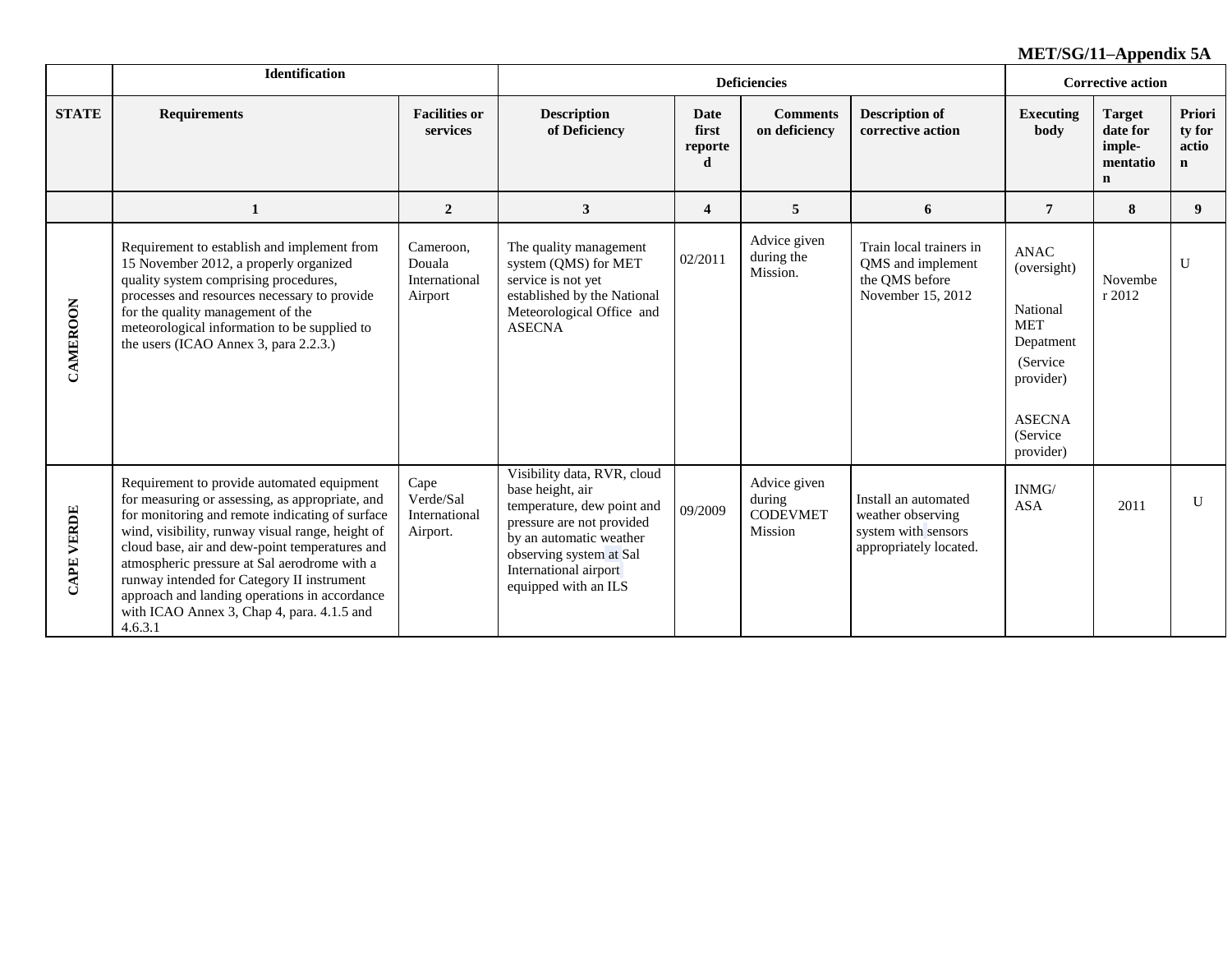|                   | Identification                                                                                                                                                                                                                                                                                                                                                                                                                                     |                                                | <b>Deficiencies</b>                                                                                                                                                                                                                                                                                                                                                                                |                               |                                                      |                                                                                                                                                               |                                                                 | <b>Corrective action</b>                                       |                                          |  |
|-------------------|----------------------------------------------------------------------------------------------------------------------------------------------------------------------------------------------------------------------------------------------------------------------------------------------------------------------------------------------------------------------------------------------------------------------------------------------------|------------------------------------------------|----------------------------------------------------------------------------------------------------------------------------------------------------------------------------------------------------------------------------------------------------------------------------------------------------------------------------------------------------------------------------------------------------|-------------------------------|------------------------------------------------------|---------------------------------------------------------------------------------------------------------------------------------------------------------------|-----------------------------------------------------------------|----------------------------------------------------------------|------------------------------------------|--|
| <b>STATE</b>      | <b>Requirements</b>                                                                                                                                                                                                                                                                                                                                                                                                                                | <b>Facilities or</b><br>services               | <b>Description</b><br>of Deficiency                                                                                                                                                                                                                                                                                                                                                                | Date<br>first<br>report<br>ed | <b>Comments</b><br>on deficiency                     | <b>Description of</b><br>corrective action                                                                                                                    | <b>Executin</b><br>g<br>body                                    | <b>Target</b><br>date for<br>imple-<br>mentatio<br>$\mathbf n$ | Priori<br>ty for<br>actio<br>$\mathbf n$ |  |
|                   | $\mathbf{1}$                                                                                                                                                                                                                                                                                                                                                                                                                                       | $\overline{2}$                                 | 3                                                                                                                                                                                                                                                                                                                                                                                                  | $\overline{4}$                | 5                                                    | 6                                                                                                                                                             | $\overline{7}$                                                  | 8                                                              | 9                                        |  |
|                   | Requirements for Surface wind, RVR and<br>air pressure displays relating to each sensor<br>to be located in the meteorological station<br>with corresponding displays in the<br>appropriate air traffic services units. The<br>displays in the meteorological station and in<br>the air traffic services units to be related to<br>the same sensors in accordance with ICAO<br>Annex 3. para. 4.1.5 and App. 3 para.<br>4.1.2.1, 4.3.3.1 and 4.7.1 | Cape<br>Verde/Sal<br>International<br>Airport  | The meteorological<br>parameters displayed in the<br>control tower and those<br>displayed in the aerodrome<br>meteorological centre and<br>used for issuance of<br>observation messages<br>METAR, MET REPORT,<br>SPECI and SPECIAL are<br>from two different sources of<br>observations: the<br>Meteorological observation<br>station and an automatic<br>observing system under<br>demonstration. | 09/2009                       | Advice given<br>during<br><b>CODEVMET</b><br>Mission | Use the same sensors for<br>the measurement of<br>meteorological parameters<br>to be displayed in ATS<br>units and the aeronautical<br>meteorological station | $\mathbf{INMG}/$<br><b>ASA</b>                                  | 2011                                                           | U                                        |  |
| <b>CAPE VERDE</b> | Requirements to use local routine and<br>special reports MET REPORT and<br>SPECIAL in the meteorological information<br>used pour l'ATIS in accordance with Annex<br>11, chap. 4, para. 4.3.6.1, g) and Annex 3,<br>Chap. 4 para. 4.3.2 and 4.4.2                                                                                                                                                                                                  | Cape<br>Verde/Sal<br>International<br>Airport  | Meteorological information<br>used to issue ATIS are not the<br>local routine and special<br>reports MET REPORT and<br><b>SPECIAL</b>                                                                                                                                                                                                                                                              | 09/2009                       | Advice given<br>during<br><b>CODEVMET</b><br>Mission | Use local routine and<br>special meteorological<br>reports to issue ATIS<br>information (ATIS voice<br>and D-ATIS)                                            | <b>ASA</b><br><b>INMG</b>                                       | 2011                                                           | A                                        |  |
|                   | Requirement to establish and implement<br>from 15 November 2012, a properly<br>organized quality system comprising<br>procedures, processes and resources<br>necessary to provide for the quality<br>management of the meteorological<br>information to be supplied to the users<br>(ICAO Annex 3, para 2.2.3.)                                                                                                                                    | Cape<br>Verde/Sal<br>International<br>Airport  | The quality management<br>system (QMS) for MET<br>service has not been yet<br>implemented by the National<br>Meteorological Office                                                                                                                                                                                                                                                                 | 02/2011                       | Advice given<br>during the<br>Mission.               | Train local trainers in QMS<br>and implement the QMS<br>before November 15, 2012                                                                              | CAA<br>(oversight<br><b>NMG</b><br>(met<br>Service<br>provider) | Novembe<br>r 2012                                              | $\mathbf{U}$                             |  |
| <b>CHAD</b>       | Requirement to establish and implement<br>from 15 November 2012, a properly<br>organized quality system comprising<br>procedures, processes and resources<br>necessary to provide for the quality<br>management of the meteorological<br>information to be supplied to the users<br>(ICAO Annex 3, para 2.2.3.)                                                                                                                                    | Chad,<br>N'Djamena<br>International<br>Airport | The quality management<br>system (QMS) for MET<br>service is not yet established<br>by ASECNA                                                                                                                                                                                                                                                                                                      | 02/2011                       | Advice given<br>during the<br>Mission.               | Train local trainers in QMS<br>and implement the QMS<br>before November 15, 2012                                                                              | ANAC<br>(oversight)<br><b>ASECNA</b><br>(Service)<br>provider)  | Novembe<br>r 2012                                              | U                                        |  |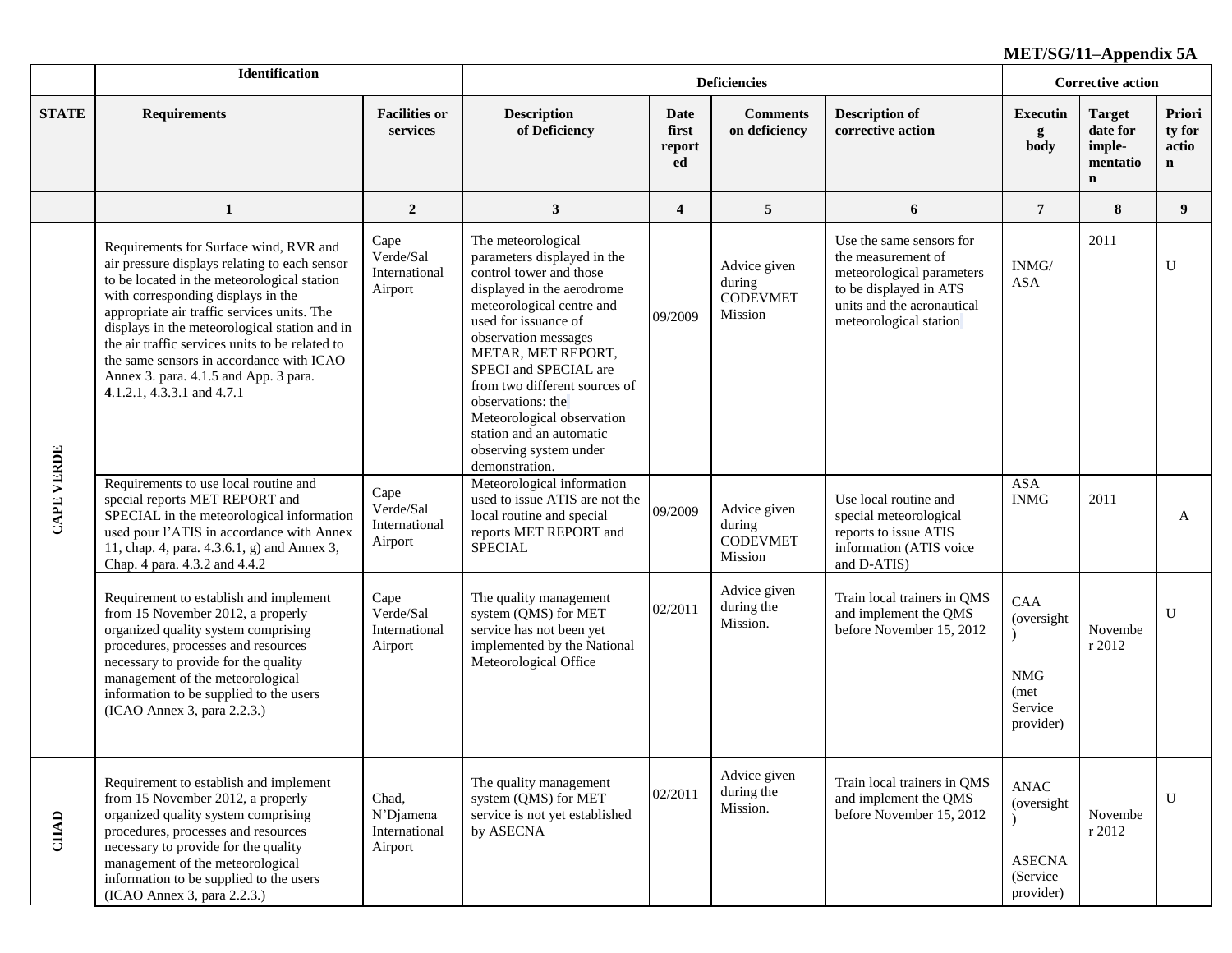|              | <b>Identification</b>                                                                                                                                                                                                                                                                                           |                                                                                    |                                                                                                |                               | <b>Corrective action</b>               |                                                                                                                                        |                                                               |                                                                |                                          |
|--------------|-----------------------------------------------------------------------------------------------------------------------------------------------------------------------------------------------------------------------------------------------------------------------------------------------------------------|------------------------------------------------------------------------------------|------------------------------------------------------------------------------------------------|-------------------------------|----------------------------------------|----------------------------------------------------------------------------------------------------------------------------------------|---------------------------------------------------------------|----------------------------------------------------------------|------------------------------------------|
| <b>STATE</b> | <b>Requirements</b>                                                                                                                                                                                                                                                                                             | <b>Facilities or</b><br>services                                                   | <b>Description</b><br>of Deficiency                                                            | Date<br>first<br>report<br>ed | <b>Comments</b><br>on deficiency       | <b>Description of</b><br>corrective action                                                                                             | <b>Executin</b><br>g<br>body                                  | <b>Target</b><br>date for<br>imple-<br>mentatio<br>$\mathbf n$ | Priori<br>ty for<br>actio<br>$\mathbf n$ |
|              |                                                                                                                                                                                                                                                                                                                 | $\overline{2}$                                                                     | 3                                                                                              | $\overline{\mathbf{4}}$       | 5                                      | 6                                                                                                                                      | 7                                                             | 8                                                              | 9                                        |
|              | Requirement to collect, process and relay<br>special air reports in accordance with<br>Annex 3 Chapter 5, para 5.1, 5.2-b), 5.5, 5.8<br>and $5.9$                                                                                                                                                               | Chad,<br>N'Djamena<br>International<br>Airport                                     | special aircraft observations<br>and reports are not collected,<br>processed and redistributed | 02/2010                       | Advice given<br>during Sate<br>Mission | - Update and implement the<br>provisions of the ATS/MET<br>service agreement<br>- Encourage<br>ATS/MET/pilots<br>coordination meetings | ADAC<br>and<br><b>ASECNA</b>                                  | 2011                                                           | B                                        |
| COMOROS      | Requirement to establish and implement<br>from 15 November 2012, a properly<br>organized quality system comprising<br>procedures, processes and resources<br>necessary to provide for the quality<br>management of the meteorological<br>information to be supplied to the users<br>(ICAO Annex 3, para 2.2.3.) | Comoros/<br>Prince Said<br><b>Ibrahim</b><br>International<br>Airport of<br>Moroni | The quality management<br>system (QMS) for MET<br>service is not yet established<br>by ASECNA  | 02/2011                       | Advice given<br>during the<br>Mission. | Train local trainers in QMS<br>and implement the QMS<br>before November 15, 2012                                                       | ANAC<br>(oversight<br><b>ASECNA</b><br>(Service)<br>provider) | Novembe<br>r 2012                                              | U                                        |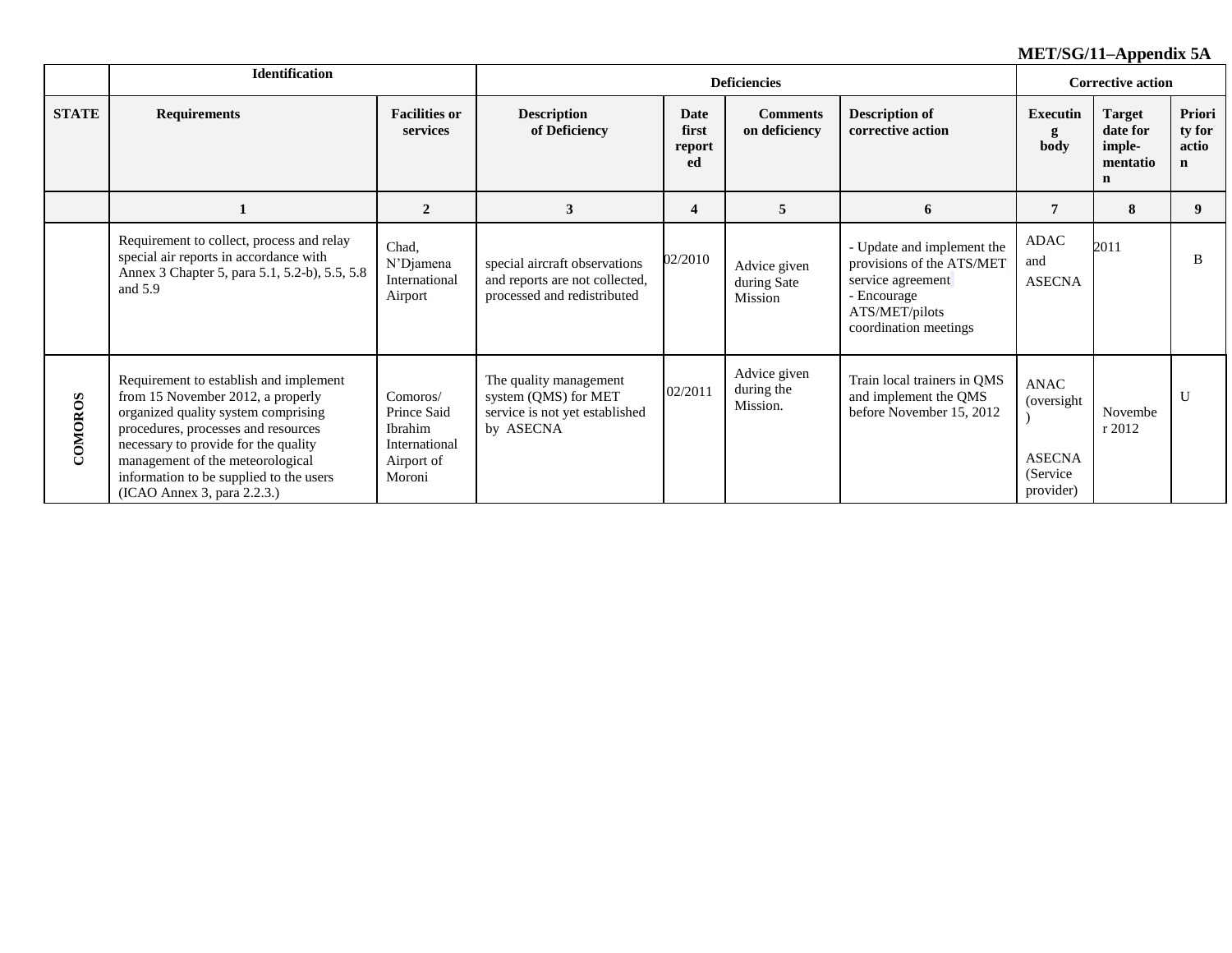|              | Identification                                                                                                                                                                                                                                                                                                  |                                                          |                                                                                                                                                  |                         | <b>Corrective action</b>                                   |                                                                                                            |                                                                                                                |                                                                |                                          |
|--------------|-----------------------------------------------------------------------------------------------------------------------------------------------------------------------------------------------------------------------------------------------------------------------------------------------------------------|----------------------------------------------------------|--------------------------------------------------------------------------------------------------------------------------------------------------|-------------------------|------------------------------------------------------------|------------------------------------------------------------------------------------------------------------|----------------------------------------------------------------------------------------------------------------|----------------------------------------------------------------|------------------------------------------|
| <b>STATE</b> | <b>Requirements</b>                                                                                                                                                                                                                                                                                             | <b>Facilities or</b><br>services                         | <b>Description</b><br>of Deficiency                                                                                                              | Date first<br>reported  | <b>Comments</b><br>on deficiency                           | <b>Description of</b><br>corrective action                                                                 | <b>Executin</b><br>g<br>body                                                                                   | <b>Target</b><br>date for<br>imple-<br>mentatio<br>$\mathbf n$ | Priori<br>ty for<br>actio<br>$\mathbf n$ |
|              | $\mathbf{1}$                                                                                                                                                                                                                                                                                                    | $\overline{2}$                                           | $\mathbf{3}$                                                                                                                                     | $\overline{\mathbf{4}}$ | 5                                                          | 6                                                                                                          | $\overline{7}$                                                                                                 | 8                                                              | 9                                        |
|              | Requirement to establish and implement<br>from 15 November 2012, a properly<br>organized quality system comprising<br>procedures, processes and resources<br>necessary to provide for the quality<br>management of the meteorological<br>information to be supplied to the users<br>(ICAO Annex 3, para 2.2.3.) | Congo,<br>Brazzaville<br>International<br>Airport        | The quality management<br>system (QMS) for MET<br>service is not yet<br>established by ANAC, the<br>National Meteorological<br>Office and ASECNA | 02/2011                 | Advice given<br>during the Mission.                        | Train local trainers<br>in QMS and<br>implement the QMS<br>before November<br>15, 2012                     | <b>ANAC</b><br>(oversight)<br><b>ANAC</b><br>(Service)<br>provider)<br><b>ASECNA</b><br>(Service)<br>provider) | Novembe<br>r 2012                                              | $\mathbf{U}$                             |
| <b>CONGO</b> | Requirement to provide VOLMET<br>broadcast at Brazzaville International<br>Airport (VOLMET), in accordance with<br>ICAO Doc 7474 Volume II, Part V,<br>Table ATS 2A.                                                                                                                                            | Congo,<br>Brazzaville<br>International<br>Airport        | The VOLMET broadcast<br>service is not operational                                                                                               | 08/2008                 | Deficiency identify<br>during ICAO<br><b>WACAF</b> mission | Re-establish the<br><b>VOLMET</b> broadcast<br>service in the<br><b>Brazzaville FIR</b>                    | <b>ASECNA</b>                                                                                                  | 2009                                                           | $\mathbf{U}$                             |
|              | Requirement to collect, process and relay<br>special air reports in accordance with<br>Annex 3 Chapter 5, para 5.1, 5.2, 5.3.2,<br>5.4.1, 5.5, 5.7, 5.8 and 5.9                                                                                                                                                 | Congo,<br><b>Brazzaville</b><br>International<br>Airport | Aircraft observation and<br>reports are not collected,<br>processed and relayed                                                                  | 08/2008                 | Advice given<br>during the mission                         | Necessary<br>arrangements<br>between the MET<br>authority and the<br>appropriate ATS<br>authority be made. | ANAC,<br><b>ASECNA</b><br>Airlines                                                                             | 2009                                                           | U                                        |
|              | Requirement to provide Automatic<br>Terminal Information Service (ATIS) in<br>accordance with ICAO Doc 7474<br>Volume II, FASID AFI, Part III -<br>Tableau AOP 1.                                                                                                                                               | Congo,<br>Brazzaville<br>International<br>Airport        | The ATIS service is not<br>implemented at Brazzaville<br><b>International Airport</b>                                                            | 08/2008                 | Deficiency identify<br>during ICAO<br><b>WACAF</b> mission | Install and<br>implement an<br>operational ATIS<br>system                                                  | <b>ASECNA</b>                                                                                                  | 2009                                                           | <sub>B</sub>                             |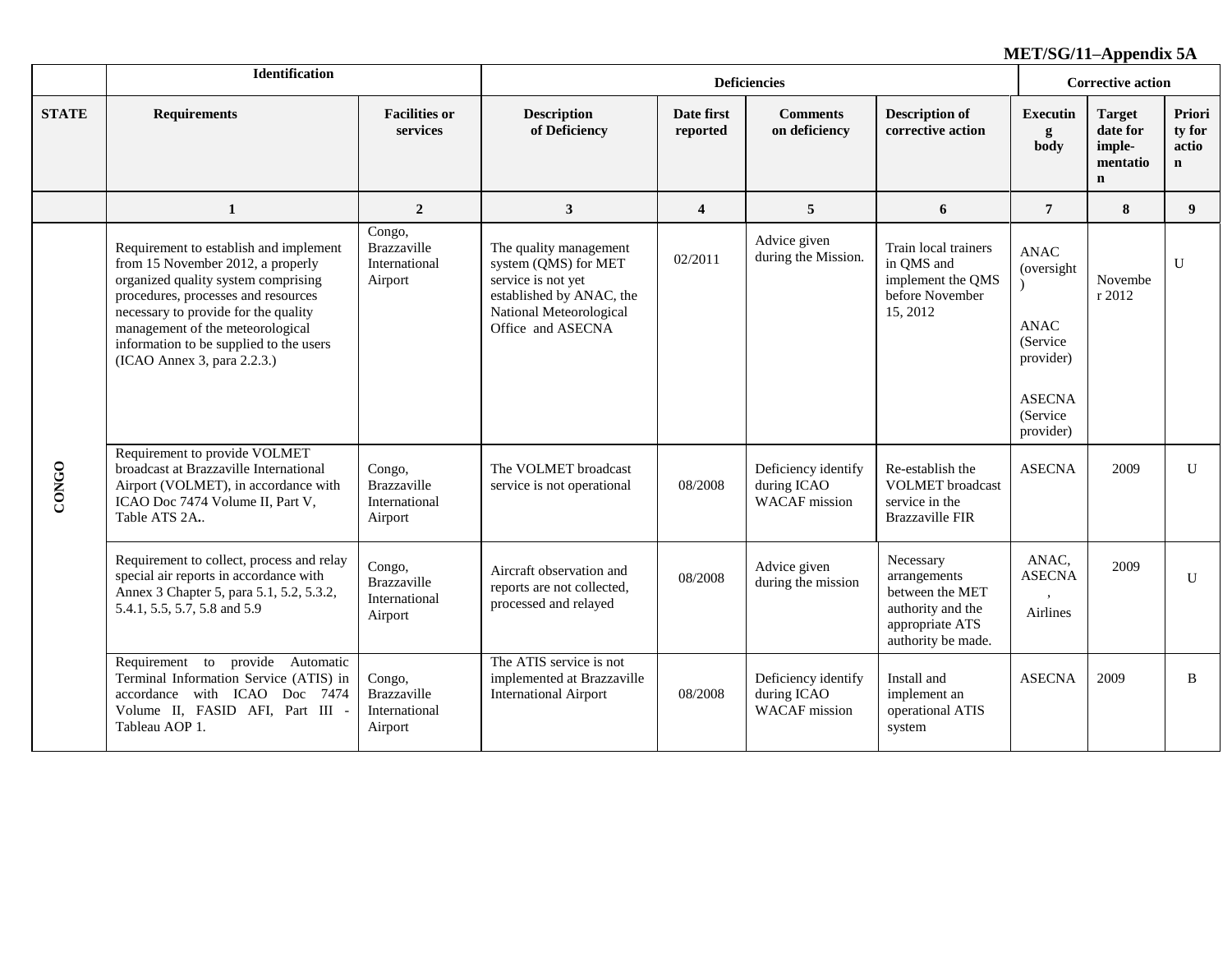|                | Identification                                                                                                                                                                                                                                                                                                                                                                                                                                                                                                         |                                                |                                                                                                                                                                                                                                                    |                         | <b>Deficiencies</b>                 |                                                                                                                                                                                      | <b>Corrective action</b>                                           |                                                                |                                          |
|----------------|------------------------------------------------------------------------------------------------------------------------------------------------------------------------------------------------------------------------------------------------------------------------------------------------------------------------------------------------------------------------------------------------------------------------------------------------------------------------------------------------------------------------|------------------------------------------------|----------------------------------------------------------------------------------------------------------------------------------------------------------------------------------------------------------------------------------------------------|-------------------------|-------------------------------------|--------------------------------------------------------------------------------------------------------------------------------------------------------------------------------------|--------------------------------------------------------------------|----------------------------------------------------------------|------------------------------------------|
| <b>STATE</b>   | <b>Requirements</b>                                                                                                                                                                                                                                                                                                                                                                                                                                                                                                    | <b>Facilities or</b><br>services               | <b>Description</b><br>of Deficiency                                                                                                                                                                                                                | Date first<br>reported  | <b>Comments</b><br>on deficiency    | <b>Description of</b><br>corrective action                                                                                                                                           | <b>Executin</b><br>g<br>body                                       | <b>Target</b><br>date for<br>imple-<br>mentatio<br>$\mathbf n$ | Priori<br>ty for<br>actio<br>$\mathbf n$ |
|                | $\mathbf 1$                                                                                                                                                                                                                                                                                                                                                                                                                                                                                                            | $\overline{2}$                                 | 3                                                                                                                                                                                                                                                  | $\overline{\mathbf{4}}$ | 5                                   | 6                                                                                                                                                                                    | $\overline{7}$                                                     | 8                                                              | 9 <sup>°</sup>                           |
| <b>LLOOHIC</b> | Requirement to provide automated<br>equipment for measuring or assessing, as<br>Djibouti/ Djibouti<br>appropriate, and for monitoring and<br>International<br>remote indicating of surface wind,<br>Airport<br>visibility, runway visual range, height of<br>cloud base, air and dew-point<br>temperatures and atmospheric pressure at<br>Sal aerodrome with a runway intended<br>for Category II instrument approach and<br>landing operations in accordance with<br>ICAO Annex 3, Chap 4, para. 4.1.5 and<br>4.6.3.1 |                                                | Djibouti International<br>Airport equipped with a<br>category II approach and<br>landing operations<br>instrument, is not using an<br>automated equipment for<br>measuring, assessing,<br>monitoring and remote<br>indicating of MET<br>parameters | 09/2009                 | Advice given<br>during the mission  | Install an automated<br>aerodrome weather<br>observing system<br>with sensors and<br>display located at<br>required places for<br>the provision of<br>operational MET<br>information | AID-<br><b>DPW</b>                                                 | December<br>2010                                               | $\mathbf{U}$                             |
|                | Requirement to issue local routine and<br>special reports in accordance with Annex<br>3, chap. 4, para. 4.3.1, 4.3.2 a) et 4.4.2 a)                                                                                                                                                                                                                                                                                                                                                                                    | Djibouti/ Djibouti<br>International<br>Airport | Local routine and special<br>reports (MET REPORT)<br>and SPECIAL) are not<br>issued                                                                                                                                                                | 09/2009                 | Advice given<br>during the mission  | Issue local routine<br>and special reports<br>(MET REPORT)<br>and SPECIAL)                                                                                                           | AID-<br><b>DPW</b>                                                 | June 2010                                                      | $\mathbf{U}$                             |
|                | Requirement to establish and implement<br>from 15 November 2012, a properly<br>organized quality system comprising<br>procedures, processes and resources<br>necessary to provide for the quality<br>management of the meteorological<br>information to be supplied to the users<br>(ICAO Annex 3, para 2.2.3.)                                                                                                                                                                                                        | Djibouti/ Djibouti<br>International<br>Airport | The quality management<br>system (QMS) for MET<br>service has not been yet<br>implemented by the<br>National Meteorological<br>Office                                                                                                              | 02/2011                 | Advice given<br>during the Mission. | Train local trainers<br>in QMS and<br>implement the<br>QMS before<br>November 15, 2012                                                                                               | CAA<br>(oversight<br>National<br><b>MET</b><br>Service<br>provider | Novembe<br>r 2012                                              | $\mathbf{U}$                             |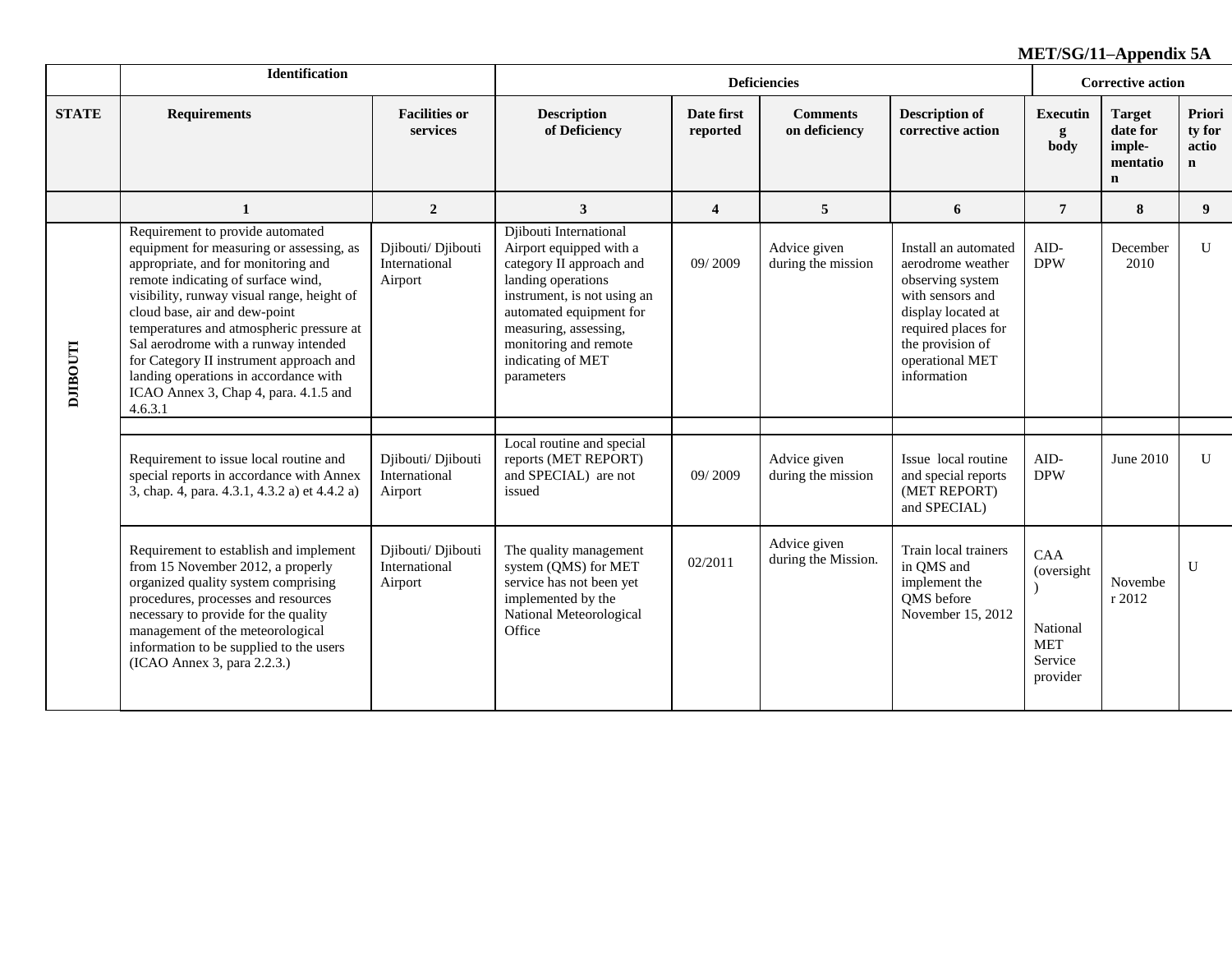|                | <b>Identification</b>                                                                                                                                                         |                                                    |                                                                                                                                                       | <b>Deficiencies</b>           |                                       |                                                                                                                                                                                                                                                                                                                                                                                                                                                                                                                                                                                                            |                                                                                   |                                                                                                                             | <b>Corrective action</b>                 |
|----------------|-------------------------------------------------------------------------------------------------------------------------------------------------------------------------------|----------------------------------------------------|-------------------------------------------------------------------------------------------------------------------------------------------------------|-------------------------------|---------------------------------------|------------------------------------------------------------------------------------------------------------------------------------------------------------------------------------------------------------------------------------------------------------------------------------------------------------------------------------------------------------------------------------------------------------------------------------------------------------------------------------------------------------------------------------------------------------------------------------------------------------|-----------------------------------------------------------------------------------|-----------------------------------------------------------------------------------------------------------------------------|------------------------------------------|
| <b>STATE</b>   | <b>Requirements</b>                                                                                                                                                           | <b>Facilities</b><br>or services                   | <b>Description</b><br>of Deficiency                                                                                                                   | Date<br>first<br>reporte<br>d | <b>Comments</b><br>on deficiency      | <b>Description of</b><br>corrective action                                                                                                                                                                                                                                                                                                                                                                                                                                                                                                                                                                 | <b>Executing</b><br>body                                                          | <b>Target</b><br>date for<br>imple-<br>mentati<br>on                                                                        | Priori<br>ty for<br>actio<br>$\mathbf n$ |
|                | $\mathbf{1}$                                                                                                                                                                  | $\overline{2}$                                     | 3                                                                                                                                                     | $\overline{\mathbf{4}}$       | 5                                     | 6                                                                                                                                                                                                                                                                                                                                                                                                                                                                                                                                                                                                          | $\overline{7}$                                                                    | 8                                                                                                                           | 9                                        |
| <b>LLOGILC</b> | Requirement to issue<br>aerodrome and wind shear<br>warnings and wind shear alert<br>in accordance with Annex 3,<br>chap. 7, para. 7.3 et 7.4 et App.<br>6 Table A6-2 et A6-3 | Djibouti/<br>Djibouti<br>Internationa<br>1 Airport | Aerodrome and<br>wind shear<br>warnings (AD<br>WRNG, WS<br>WRNG) and<br>wind shear alert<br>are not issued at<br>Djibouti<br>International<br>Airport | 07/2009                       | Advice given<br>during the<br>mission | 1. sensitize forecasters and observers in the<br>issuance and dissemination of messages and WS<br>WRNG AD WRNG<br>2. issue and disseminate WS WRNG and AD<br>WRNG information and wind shear alert;<br>3. develop and enforce a letter of service<br>agreement between the MET and ATS (TWR,<br>CCR, Office of the runway, ) in order inter alia to<br>promote the regular routing of aircraft reports on<br>wind shear at landing or take off, to assess RVR,<br>$etc.$<br>4. consider the possibility of installing, after a<br>survey with users, at Djibouti Airport, a wind shear<br>detecting system | 1. AID-DPW<br>2. AID-DPW<br>3. DACM et<br><b>AID-DPW</b><br>4. DACM et<br>AID-DPW | 1. June<br>2010<br>2. June<br>2010<br>3. June<br>2010<br>End<br>2010                                                        | $\mathbf{U}$<br>$\mathbf{U}$<br>U<br>A   |
|                | Requirement to provide flight<br>documentation in accordance<br>with AFI FASID Table MET 7<br>(Doc 7474 Volume II, FASID<br>AFI)                                              | Djibouti/<br>Djibouti<br>Internationa<br>1 Airport | Flight<br>documentation is<br>provided from a<br>public non-<br>secured website<br><b>ADDS</b>                                                        | 07/2009                       | Advice given<br>during the<br>mission | In the short term, a SADIS FTP service shall be<br>accessed from the WAFC London to extract<br>required data for the provision of flight<br>documentation. Access procedures are described<br>on the following Website<br>http://www.icao.int/anb/sadisopsg/sadis%20ftp%2<br>0service%20v4.0.pdf<br>In the medium term, install a SADIS VSAT station<br>with the required SADIS workstation software:                                                                                                                                                                                                      | AID-DPW                                                                           | $\sim$<br><b>SADIS</b><br>FTP:<br>avant<br>fin juin<br>2010<br>-Station<br><b>VSAT</b><br><b>SADIS</b><br>$2G:$ fin<br>2010 | A                                        |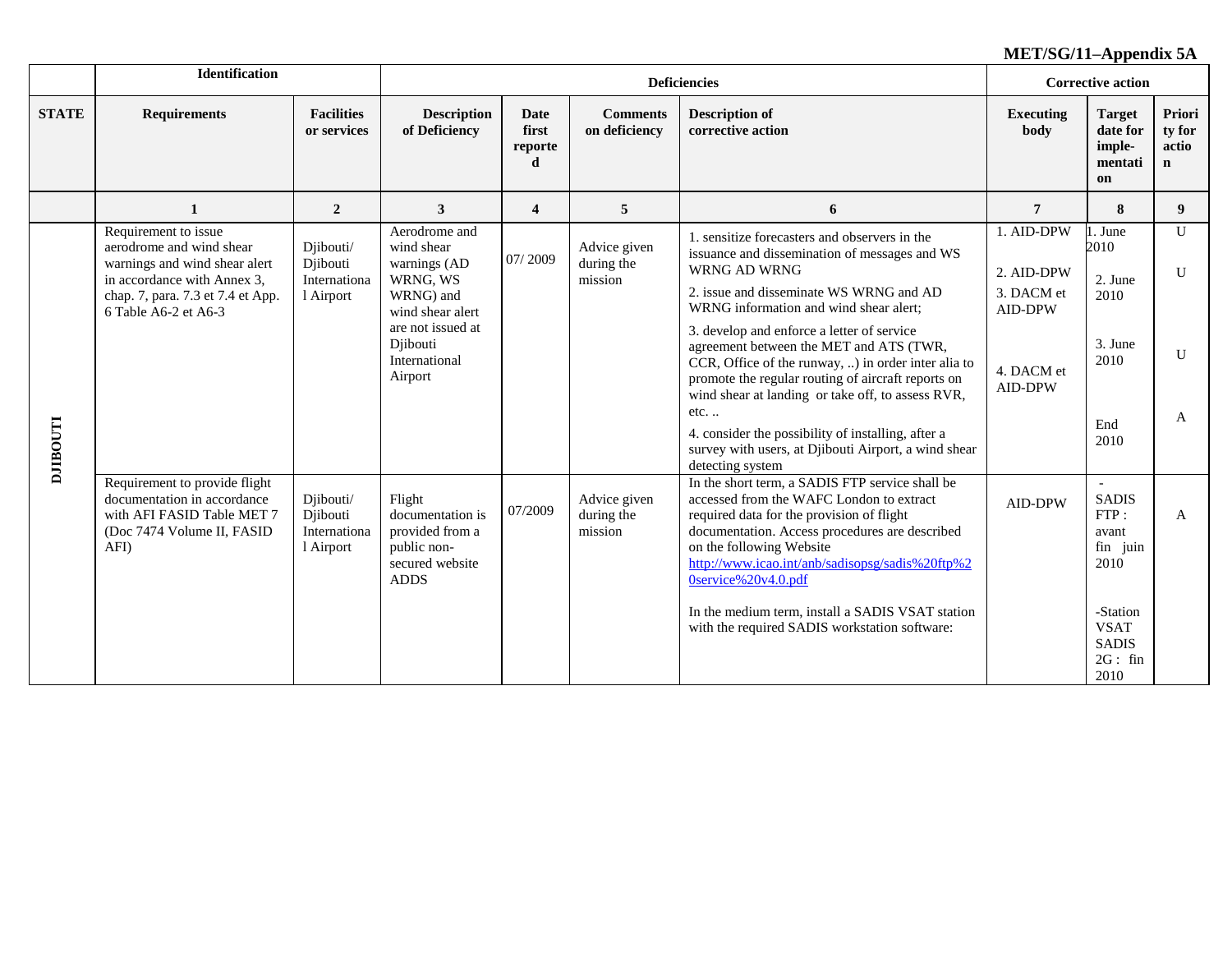|              | <b>Identification</b>                                                                                                                                                                                                                                                                                         |                                                                   |                                                                                                                                                                     |                                                                                            | <b>Deficiencies</b>                                                                                                                                               |                                                                                                                                                                                                                     | <b>Corrective action</b>                                |                                                      |                                          |
|--------------|---------------------------------------------------------------------------------------------------------------------------------------------------------------------------------------------------------------------------------------------------------------------------------------------------------------|-------------------------------------------------------------------|---------------------------------------------------------------------------------------------------------------------------------------------------------------------|--------------------------------------------------------------------------------------------|-------------------------------------------------------------------------------------------------------------------------------------------------------------------|---------------------------------------------------------------------------------------------------------------------------------------------------------------------------------------------------------------------|---------------------------------------------------------|------------------------------------------------------|------------------------------------------|
| <b>STATE</b> | <b>Requirements</b>                                                                                                                                                                                                                                                                                           | <b>Facilities</b><br>or services                                  | <b>Description</b><br>of Deficiency                                                                                                                                 | Date<br>first<br>reporte<br>d                                                              | <b>Comments</b><br>on deficiency                                                                                                                                  | <b>Description of</b><br>corrective action                                                                                                                                                                          | <b>Executing</b><br>body                                | <b>Target</b><br>date for<br>imple-<br>mentati<br>on | Priori<br>ty for<br>actio<br>$\mathbf n$ |
|              | $\mathbf{1}$                                                                                                                                                                                                                                                                                                  | $\boldsymbol{2}$                                                  | $\mathbf{3}$                                                                                                                                                        | $\boldsymbol{4}$                                                                           | 5                                                                                                                                                                 | 6                                                                                                                                                                                                                   | $\overline{7}$                                          | 8                                                    | 9 <sup>°</sup>                           |
|              | Requirement to provide runway<br>visual range (RVR) for runway<br>intended for non-precision or<br>Category I approach and<br>landing Operations (Annex 3,<br>Chapter 4, para. 4.6.3. 4 a),<br>$4.6.\overline{3}.5$ and Appendix 3,<br>para.4.3.6.4).                                                         | The<br>Gambia/<br>Banjul/<br>Yundum<br>Internationa<br>Airport.   | Runway visual<br>range $(RVR)$ is<br>not assessed and<br>reported during<br>periods of<br>reduced visibility.                                                       | 30/07/2<br>007                                                                             | Reported by the State<br>concerned from a<br>survey questionnaire,<br>advice given during<br>State mission, further<br>advice given<br><b>CODEVMET</b><br>9/2009. | In the short term: Training of MET<br>personal for manual assessment and reporting<br>of RVR, or<br>In the medium term: Installation of a RVR<br>measurement, assessment and reporting<br>equipment<br>recommended. | Civil Aviation<br>Authority and<br>MET, The<br>Gambia.  | 2009<br>2012                                         | $\mathbf{U}$                             |
| THE GAMBIA   | The<br><b>MET</b> station<br>07/2007<br>Requirement to report<br>visibility along the<br>Gambia,<br>located very far<br>runway in local<br>from the runway<br>Banjul/<br>routine and special<br>Yundum<br>and behind a tree.<br>reports: Annex 3,<br>Internationa<br>Appendix 3 para;<br>4.2.4.2.<br>Airport. |                                                                   | Data observed not<br>representative of<br>weather conditions<br>along the runway.<br>Advice given during<br>State Mission and<br><b>CODEVMET Project</b><br>9/2009. | Install an automatic<br>weather observing<br>system with sensors<br>appropriately located. | <b>GCAA</b><br>(Gambia<br>Civil Aviation<br>Authority).                                                                                                           | 2012                                                                                                                                                                                                                | $\mathbf{U}$                                            |                                                      |                                          |
|              | Requirement to relay air<br>reports:<br>Annex 3 Chapter 5, para.5.8.                                                                                                                                                                                                                                          | The<br>Gambia,<br>Banjul/<br>Yundum<br>Internationa<br>Airport.   | Aircraft<br>observations and<br>reports are not<br>collected,<br>processed and<br>disseminated.                                                                     | 07/2007                                                                                    | Advice given during<br>State Mission.                                                                                                                             | Necessary arrangements<br>between the MET<br>authority and the<br>appropriate ATS<br>authority be made.                                                                                                             | <b>GCAA</b><br>(Gambia<br>Civil Aviation<br>Authority). | 2010                                                 | <sub>B</sub>                             |
|              | Requirement to measure and<br>report wind direction and speed<br>Annex 3 Chapter 4 para.4.6.11.                                                                                                                                                                                                               | The<br>Gambia,<br>Banjul/<br>Yundum<br>Internationa<br>l Airport. | Wind direction<br>and speed are<br>estimated due to<br>breaking of wire<br>around the<br>runway.                                                                    | 16/09/<br>2009                                                                             | Reported to<br><b>CODEVMET</b><br>Mission, advice given<br>for immediat<br>solution.                                                                              | Short Term:<br>Purchase wire and connect at the selected<br>point to restore measurement and reading at<br>MET and controlo Tower.<br>Medium Term:<br>Installation of automatic weather observing<br>system.        | GCAA and<br>MET the<br>Gambia.                          | $11^{1/200}$<br>9<br>2012                            | $\mathbf{U}$                             |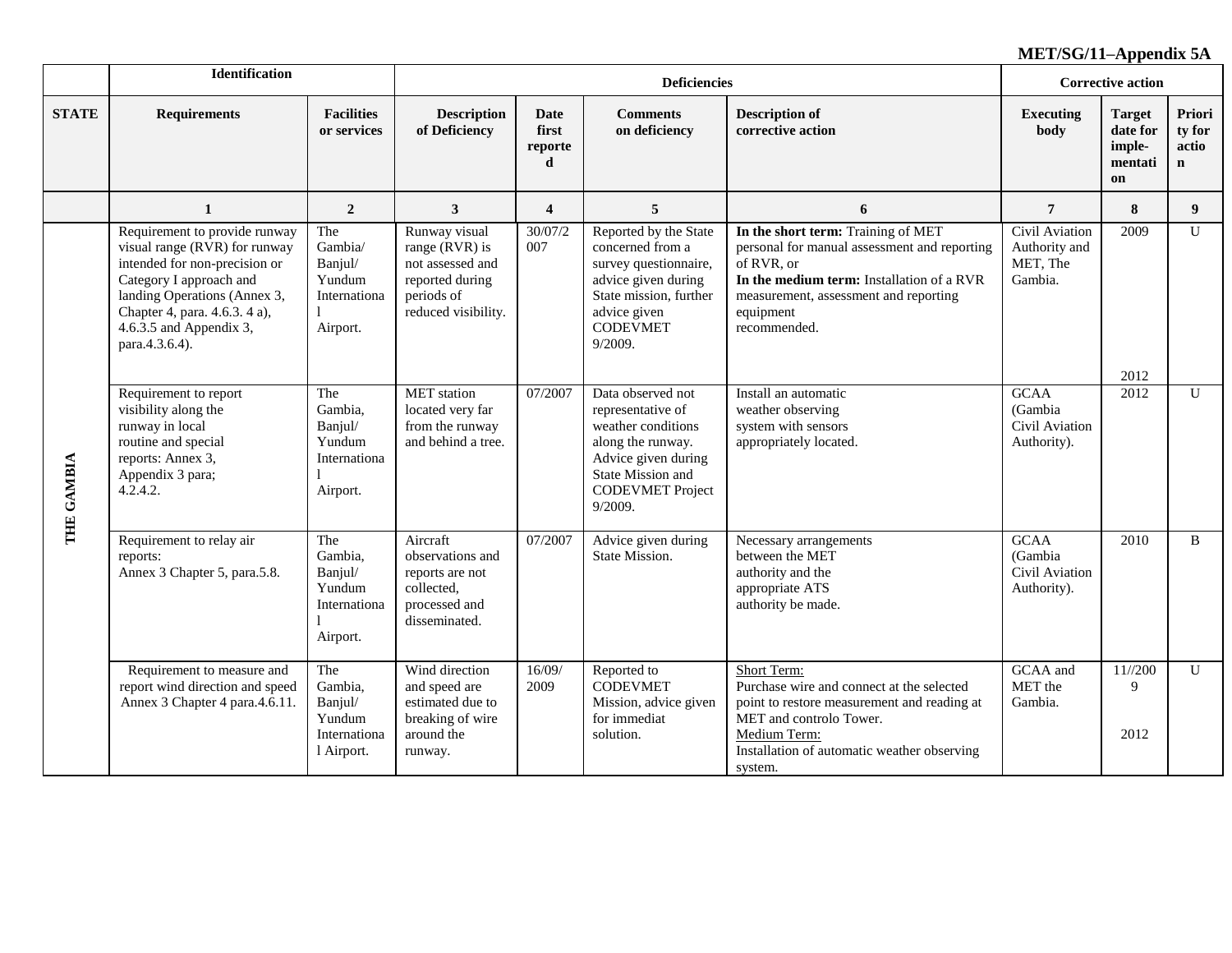|              | <b>Identification</b>                                                                                                                                                                                                                                                                                                 |                                                                 |                                                                                                                                                |                                      | <b>Deficiencies</b>                                                 |                                                                                                                                                            | <b>Corrective action</b>                                         |                                                      |                                |
|--------------|-----------------------------------------------------------------------------------------------------------------------------------------------------------------------------------------------------------------------------------------------------------------------------------------------------------------------|-----------------------------------------------------------------|------------------------------------------------------------------------------------------------------------------------------------------------|--------------------------------------|---------------------------------------------------------------------|------------------------------------------------------------------------------------------------------------------------------------------------------------|------------------------------------------------------------------|------------------------------------------------------|--------------------------------|
| <b>STATE</b> | <b>Requirements</b>                                                                                                                                                                                                                                                                                                   | <b>Facilities</b><br>or services                                | <b>Description</b><br>of Deficiency                                                                                                            | <b>Date</b><br>first<br>reporte<br>d | <b>Comments</b><br>on deficiency                                    | <b>Description of</b><br>corrective action                                                                                                                 | <b>Executing</b><br>body                                         | <b>Target</b><br>date for<br>imple-<br>mentati<br>on | Priori<br>ty for<br>actio<br>n |
|              | $\mathbf{1}$                                                                                                                                                                                                                                                                                                          | $\overline{2}$                                                  | $\mathbf{3}$                                                                                                                                   | $\overline{\mathbf{4}}$              | 5                                                                   | 6                                                                                                                                                          | $\overline{7}$                                                   | 8                                                    | 9 <sup>°</sup>                 |
|              | Requirement to issue<br>aerodrome warnings (AW) and<br>wind shear warning Annex 3<br>Chapter 7 para.7.3, 7.4 App.6<br>Table A6.2 and A6.3.                                                                                                                                                                            | The<br>Gambia,<br>Banjul/<br>Yundum<br>Internationa<br>Airport. | No provision for<br>issuance of AW.                                                                                                            | 16/09/<br>2009                       | Deficiency assessed<br>during CODEVMET<br>mission, advice<br>given. | Short term, write procedures for issuance of<br>AD and implement immediately.                                                                              | <b>GCAA</b><br>and MET<br>The Gambia.                            | When<br>required<br>starting<br>from<br>11/2009      | $\mathbf{U}$                   |
| THE GAMBIA   | Requirement to issue trend<br>The<br>Gambia,<br>forecasts as contained in AFI<br>FASID Table MET 1 A.<br>Banjul/<br>Yundum<br>Internationa<br>Airport.                                                                                                                                                                |                                                                 | No provision to<br>issue trend<br>forecast.                                                                                                    | 16/09/2<br>009                       |                                                                     | Writing required<br>procedures to<br>follow for issuance of Trend forecasts.                                                                               | GCAA and<br><b>MET</b><br>The Gambia                             | 12/2009                                              | A                              |
|              | Requirement to provide MET<br>Reports to ATS Units Annex 3<br>Chapter 10 para. 10.1.1.                                                                                                                                                                                                                                | The<br>Gambia,<br>Banjul/<br>Yundum<br>Internationa<br>Airport. | Provision of MET<br>reports to ATS<br>Units deficient,<br>messages carried<br>by hand and no<br>wind display at<br>Control Tower.              | 16/09/2<br>009                       | Deficiency assessed<br>during CODEVMET<br>Project, advice given.    | Repair the internal communication system<br>and the wind measurement system.<br><b>Medium Term</b><br>Acquisition of new internal<br>communication system. | GCAA and<br>MET the<br>Gambia<br>GCAA and<br><b>MET</b>          | 12/2009<br>2011                                      | $\mathbf{U}$                   |
|              | Requirement to establish and<br>implement from 15 November<br>2012, a properly organized<br>quality system comprising<br>procedures, processes and<br>resources necessary to provide<br>for the quality management of<br>the meteorological information<br>to be supplied to the users<br>(ICAO Annex 3, para 2.2.3.) | The<br>Gambia,<br>Banjul/<br>Yundum<br>Internationa<br>Airport  | The quality<br>management<br>system (QMS) for<br>MET service has<br>not been yet<br>implemented by<br>the National<br>Meteorological<br>Office | 02/2011                              | Advice given during<br>the Mission.                                 | Train local trainers in QMS and implement<br>the QMS before November 15, 2012                                                                              | CAA<br>(oversight)<br>National<br><b>MET</b> Service<br>provider | Novem<br>ber<br>2012                                 | U                              |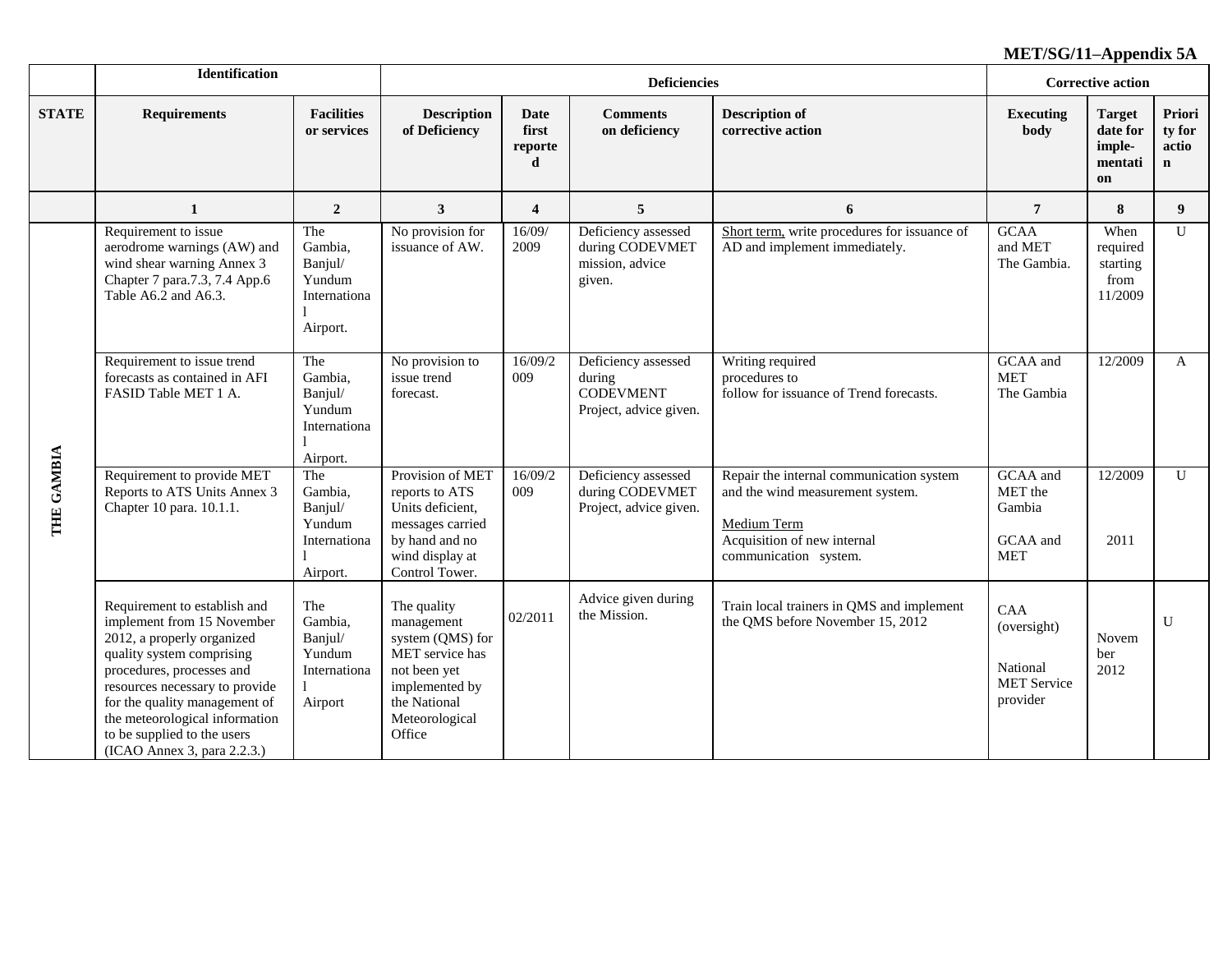|              | <b>Identification</b>                                                                                                                                                                                                                                                                                                 |                                                                |                                                                                                                                                                                                                                                           |                                      | <b>Deficiencies</b>                                                                                     |                                                                                              | <b>Corrective action</b>                                         |                                                      |                                          |
|--------------|-----------------------------------------------------------------------------------------------------------------------------------------------------------------------------------------------------------------------------------------------------------------------------------------------------------------------|----------------------------------------------------------------|-----------------------------------------------------------------------------------------------------------------------------------------------------------------------------------------------------------------------------------------------------------|--------------------------------------|---------------------------------------------------------------------------------------------------------|----------------------------------------------------------------------------------------------|------------------------------------------------------------------|------------------------------------------------------|------------------------------------------|
| <b>STATE</b> | <b>Requirements</b>                                                                                                                                                                                                                                                                                                   | <b>Facilities</b><br>or services                               | <b>Description</b><br>of Deficiency                                                                                                                                                                                                                       | <b>Date</b><br>first<br>reporte<br>d | <b>Comments</b><br>on deficiency                                                                        | <b>Description of</b><br>corrective action                                                   | <b>Executing</b><br>body                                         | <b>Target</b><br>date for<br>imple-<br>mentati<br>on | Priori<br>ty for<br>actio<br>$\mathbf n$ |
|              | 1                                                                                                                                                                                                                                                                                                                     | $\overline{2}$                                                 | 3                                                                                                                                                                                                                                                         | 4                                    | 5                                                                                                       | 6                                                                                            | $\overline{7}$                                                   | 8                                                    | 9                                        |
| <b>GHANA</b> | Requirement to disseminate<br>SIGMET information in<br>accordance with the provisions<br>in the AFI FASID Table 2B.                                                                                                                                                                                                   | Ghana, Accra<br>Kotoka<br>International<br>Airport (KIA        | <b>SIGMET</b><br>information<br>issued by Accra<br>MWO is not<br>disseminated<br>properly and the<br><b>AMBEX</b><br>procedures are<br>not well known<br>by the<br>telecommunicatio<br>n staff for the<br>dissemination of<br><b>OPMET</b><br>information | March<br>2010                        | Advice given during<br>State Mission and a<br>new version of the<br><b>AMBEX Scheme was</b><br>provided | Disseminate SIGMET information in<br>accordance with AMBEX scheme and AFI<br>FASID Table 2B. | GMet                                                             | 12/2010                                              | U                                        |
|              | Requirement to establish and<br>implement from 15 November<br>2012, a properly organized<br>quality system comprising<br>procedures, processes and<br>resources necessary to provide<br>for the quality management of<br>the meteorological information<br>to be supplied to the users<br>(ICAO Annex 3, para 2.2.3.) | Ghana,<br>Accra<br>Kotoka<br>Internationa<br>1 Airport<br>(KIA | The quality<br>management<br>system (QMS) for<br>MET service has<br>not been yet<br>implemented by<br>the National<br>Meteorological<br>Office                                                                                                            | 02/2011                              | Advice given during<br>the Mission.                                                                     | Train local trainers in QMS and implement<br>the QMS before November 15, 2012                | CAA<br>(oversight)<br>National<br><b>MET</b> Service<br>provider | Novem<br>ber<br>2012                                 | $\mathbf{U}$                             |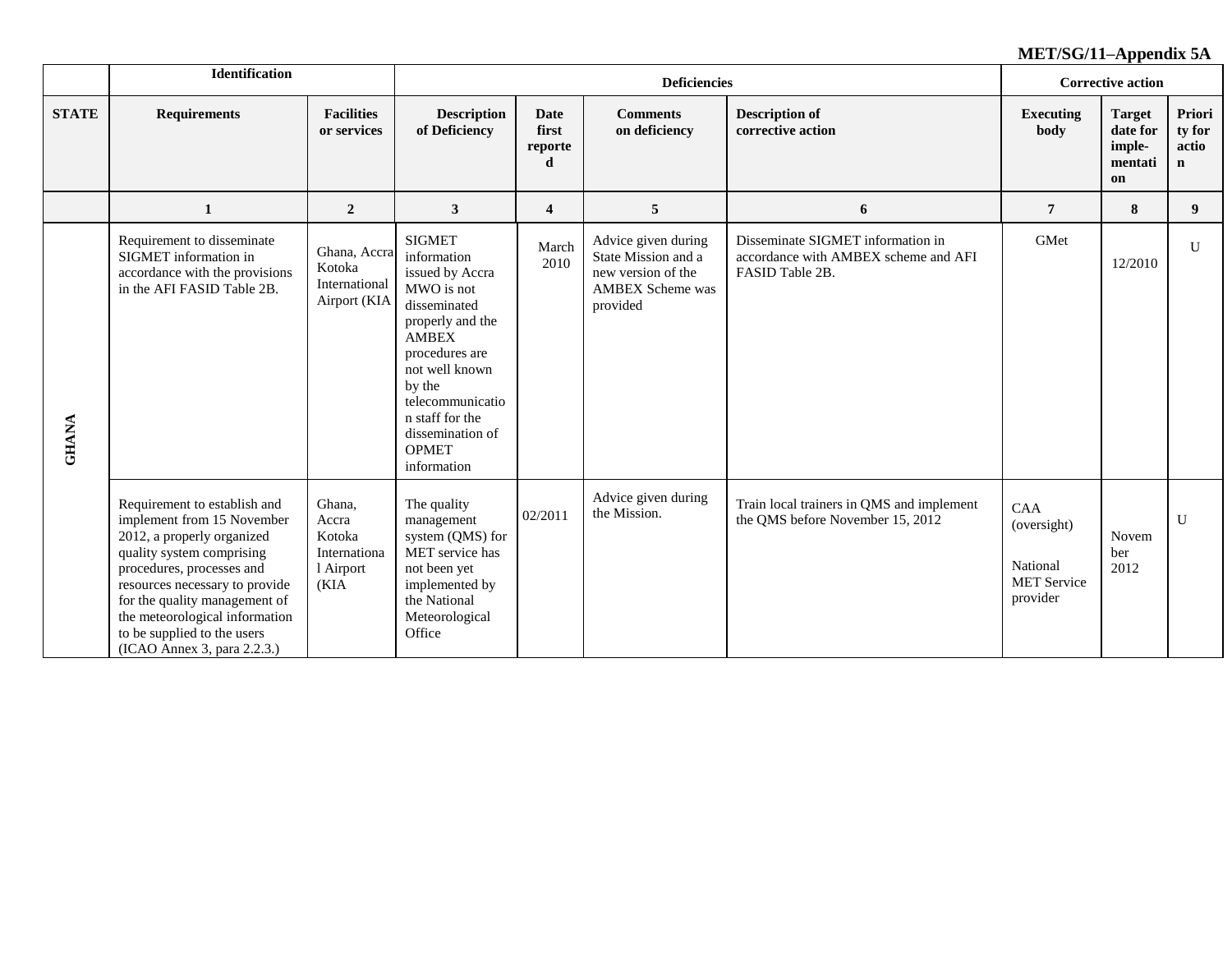|               | <b>Identification</b>                                                                                                                                                                                                                                                                                                                                                                                    |                                                          |                                                                                                                                                                                                                                                                                                                                |                         | <b>Deficiencies</b>                                                                                                                                                                           |                                                                                                                                                                                                                                                    |                                           | <b>Corrective action</b>                             |                                           |
|---------------|----------------------------------------------------------------------------------------------------------------------------------------------------------------------------------------------------------------------------------------------------------------------------------------------------------------------------------------------------------------------------------------------------------|----------------------------------------------------------|--------------------------------------------------------------------------------------------------------------------------------------------------------------------------------------------------------------------------------------------------------------------------------------------------------------------------------|-------------------------|-----------------------------------------------------------------------------------------------------------------------------------------------------------------------------------------------|----------------------------------------------------------------------------------------------------------------------------------------------------------------------------------------------------------------------------------------------------|-------------------------------------------|------------------------------------------------------|-------------------------------------------|
| <b>STATE</b>  | <b>Requirements</b>                                                                                                                                                                                                                                                                                                                                                                                      | <b>Facilities or</b><br>services                         | <b>Description</b><br>of Deficiency                                                                                                                                                                                                                                                                                            | Date first<br>reported  | <b>Comments</b><br>on deficiency                                                                                                                                                              | <b>Description of</b><br>corrective action                                                                                                                                                                                                         | <b>Executing</b><br>body                  | <b>Target</b><br>date for<br>imple-<br>mentati<br>on | Priori<br>ty for<br>actio<br>$\mathbf{n}$ |
|               | 1                                                                                                                                                                                                                                                                                                                                                                                                        | $\overline{2}$                                           | 3                                                                                                                                                                                                                                                                                                                              | $\overline{\mathbf{4}}$ | 5                                                                                                                                                                                             | 6                                                                                                                                                                                                                                                  | $\overline{7}$                            | 8                                                    | 9                                         |
| <b>GHANA</b>  | Requirement to provide meteorological<br>parameters affecting landing and take-<br>off operations as surface wind,<br>visibility, runway visual range (RVR),<br>height of cloud base, air and dew-point<br>temperatures and atmospheric pressure<br>from an integrated automatic system for<br>acquisition, processing, dissemination<br>and display in real time: ICAO Annex<br>3, Chap. 4, para. 4.1.5 | Ghana, Accra<br>Kotoka<br>International<br>Airport (KIA) | Surface wind, visibility,<br>runway visual range<br>(RVR), height of cloud<br>base, air and dew-point<br>temperatures and<br>atmospheric pressure are<br>not provided from an<br>integrated automatic<br>system for acquisition,<br>processing, dissemination<br>and display in real time at<br>Accra International<br>Airport | March<br>2010           | Procurement for<br>the purchase of an<br>integrated<br>automatic system<br>underway (Letter<br>N° PPA/CEO/<br>$436/10$ of 22<br>February 2010<br>from the Public<br>Procurement<br>Authority) | Install an automatic<br>integrated observing system<br>on AKIA runway (ILS Cat 2)<br>with sensors appropriately<br>sited in accordance with the<br>provision in ICAO Annex 3,<br>Chap 4, para 4.1.5 and<br>4.6.3.1 and Appendix 3 para;<br>4.2.4.2 | GMet (Ghana<br>Meteorologic<br>al Agency) | 12/2010                                              | $\mathbf{U}$                              |
|               | Requirement to provide runway visual<br>range (RVR): Annex 3, Chapter 4, para.<br>4.6.3                                                                                                                                                                                                                                                                                                                  | Ghana, Accra<br>Kotoka<br>International<br>Airport (KIA  | Runway visual range<br>(RVR) is not assessed<br>and reported                                                                                                                                                                                                                                                                   | March<br>2010           | Advice given<br>during State<br>Mission                                                                                                                                                       | Install a RVR assessment<br>and reporting system                                                                                                                                                                                                   | GMet                                      | 12/2010                                              | $\mathbf{U}$                              |
|               | Requirement to issue compliant local<br>routine report (MET REPORT) and<br>local special report (SPECIAL) in<br>accordance with provisions in ICAO<br>Annex 3, Table 3-1                                                                                                                                                                                                                                 | Ghana, Accra<br>Kotoka<br>International<br>Airport (KIA  | MET REPORT and<br>SPECIAL are not<br>compliant with Annex 3,<br>Table 3-1                                                                                                                                                                                                                                                      | March<br>2010           | Advice given<br>during the<br>mission                                                                                                                                                         | Issue compliant local routine<br>and special reports and<br>display them at the MET<br>Office and at all ATS units                                                                                                                                 | GMet                                      | 12/2010                                              | $\mathbf{U}$                              |
| <b>GUINEA</b> |                                                                                                                                                                                                                                                                                                                                                                                                          |                                                          |                                                                                                                                                                                                                                                                                                                                |                         |                                                                                                                                                                                               |                                                                                                                                                                                                                                                    | <b>DNAC</b><br>and<br><b>DNM</b>          | <b>December</b><br>2011                              | $\mathbf{H}$                              |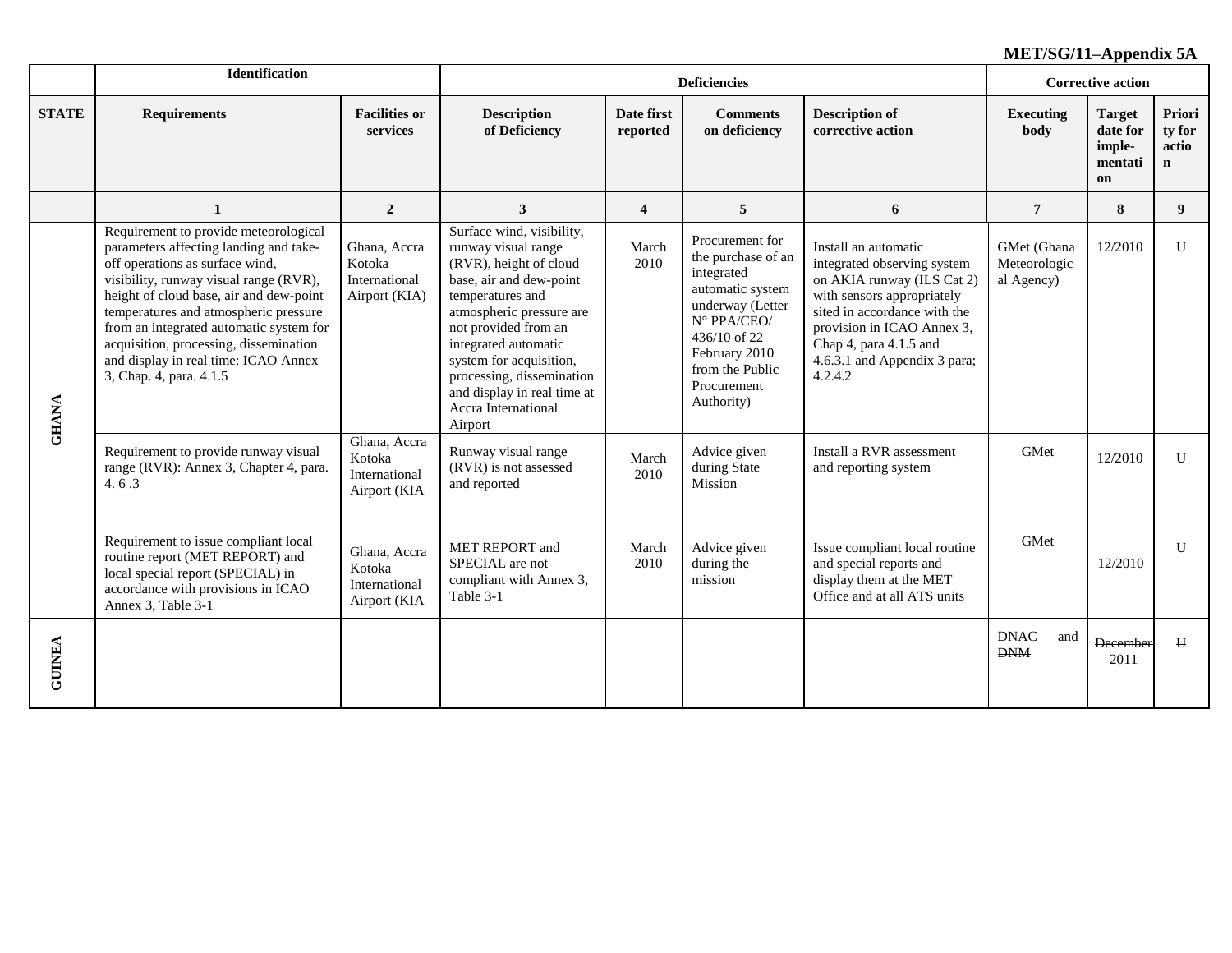|               | Identification                                                                                                                                                                                                     |                                                                |                                                                                                                                            |                         | <b>Deficiencies</b>                                  |                                                                                                                                                                                                                                                                                                                                                                                                                       | <b>Corrective action</b>                     |                                                                                                                       |                                          |
|---------------|--------------------------------------------------------------------------------------------------------------------------------------------------------------------------------------------------------------------|----------------------------------------------------------------|--------------------------------------------------------------------------------------------------------------------------------------------|-------------------------|------------------------------------------------------|-----------------------------------------------------------------------------------------------------------------------------------------------------------------------------------------------------------------------------------------------------------------------------------------------------------------------------------------------------------------------------------------------------------------------|----------------------------------------------|-----------------------------------------------------------------------------------------------------------------------|------------------------------------------|
| <b>STATE</b>  | <b>Requirements</b>                                                                                                                                                                                                | <b>Facilities</b><br>or services                               | <b>Description</b><br>of Deficiency                                                                                                        | Date first<br>reported  | <b>Comments</b><br>on deficiency                     | <b>Description of</b><br>corrective action                                                                                                                                                                                                                                                                                                                                                                            | <b>Executing</b><br>body                     | <b>Target</b><br>date for<br>imple-<br>mentati<br>on                                                                  | Priori<br>ty for<br>actio<br>$\mathbf n$ |
|               | 1                                                                                                                                                                                                                  | $\overline{2}$                                                 | 3                                                                                                                                          | $\overline{\mathbf{4}}$ | 5                                                    | 6                                                                                                                                                                                                                                                                                                                                                                                                                     | $\overline{7}$                               | 8                                                                                                                     | 9                                        |
|               | Requirement to issue compliant local<br>routine report (MET REPORT) and<br>local special report (SPECIAL) in<br>accordance with provisions in ICAO<br>Annex 3, Table 3-1                                           | Republic of<br>Guinea,<br>Conakry<br>International<br>Airport. | MET REPORT and<br>SPECIAL are not<br>compliant with Annex 3,<br>Table 3-1                                                                  | 09/2009                 | Advice given<br>during<br><b>CODEVMET</b><br>mission | Issue compliant local routine<br>and special reports and display<br>them at the MET Office and at<br>all ATS units                                                                                                                                                                                                                                                                                                    | <b>DNM</b>                                   | <b>Before</b><br>December<br>2010                                                                                     | U                                        |
|               | Requirement to provide meteorological<br>information to aerodrome control<br>tower, approach control unit and flight<br>information centre in accordance with<br>ICAO Annex 3, App. 9, para. 1.1, 1.2<br>and $1.3$ | Republic of<br>Guinea,<br>Conakry<br>International<br>Airport. | Aerodrome Warning (AD<br>WRNG) and wind shear<br>(WS WRNG) reports are<br>displayed in the<br>not<br>control tower and at the<br>ATS units | 09/2009                 | Advice given<br>during<br><b>CODEVMET</b><br>mission | Display warning<br>reports WRNG AD and WS<br>WRNG in the existing system for<br>display of weather information of<br>the control tower of N'djamena.                                                                                                                                                                                                                                                                  | DNM                                          | <b>Before</b><br>Decemb<br>er 2010                                                                                    | A                                        |
| <b>GUINEA</b> | Requirement to provide flight<br>documentation in accordance with AFI<br>FASID Table MET 7 (Doc 7474<br>Volume II, FASID AFI)                                                                                      | Republic of<br>Guinea,<br>Conakry<br>Internationa<br>l Airport | Flight documentation is<br>provided from a public<br>non-secured website<br><b>ADDS</b>                                                    | 09/2009                 | Advice given<br>during<br><b>CODEVMET</b><br>mission | In the short term, a SADIS FTP<br>service shall be accessed from<br>the WAFC London to extract<br>required data for the provision<br>of flight documentation. Access<br>procedures are described on the<br>following Website<br>http://www.icao.int/anb/sadisop<br>sg/sadis%20ftp%20service%20<br>v4.0.pdf<br>In the medium term, install a<br>SADIS VSAT station with the<br>required SADIS workstation<br>software: | DNAC,<br>DNM, ANA,<br>FIR Roberts,<br>SOGEAC | <b>SADIS</b><br>${\hbox{FTP}}$<br>before<br>Decemb<br>re 2010<br>- VSAT<br><b>SADIS</b><br>before<br>Decembre<br>2011 | A                                        |
|               | Requirement to issue OPMET<br>information from the following AOP<br>aerodromes Kankan, Labé,<br>N'Nzérékoré in accordance with ICAO<br>Doc 7474 Volume II, FASID AFI, Part<br>III - Tableau AOP 1.                 | Republic of<br>Guinea,<br>Conakry<br>Internationa<br>l Airport | <b>OPMET</b> information<br>from AOP aerodromes<br>Kankan, Labé,<br>N'Nzérékoré is not issued<br>24h a day                                 | 09/2009                 | Advice given<br>during<br><b>CODEVMET</b><br>mission | issue METAR and SPECI from<br>AOP aerodromes Kankan, Labé<br>and N'Nzérékoré                                                                                                                                                                                                                                                                                                                                          | DNAC, DNM<br>and ANA                         | <b>Before</b><br>December<br>2015                                                                                     | B                                        |
|               | Requirement to establish and<br>implement from 15 November 2012, a<br>properly organized quality system<br>comprising procedures, processes and<br>resources necessary to provide for the                          | Republic of<br>Guinea,<br>Conakry<br>Internationa<br>l Airport | The quality management<br>system (QMS) for MET<br>service has not been yet<br>implemented by the<br>National Meteorological                | 02/2011                 | Advice given<br>during the<br>Mission.               | Train local trainers in QMS and<br>implement the QMS before<br>November 15, 2012                                                                                                                                                                                                                                                                                                                                      | CAA<br>(oversight)<br>National               | Novem<br>ber<br>2012                                                                                                  | $\mathbf U$                              |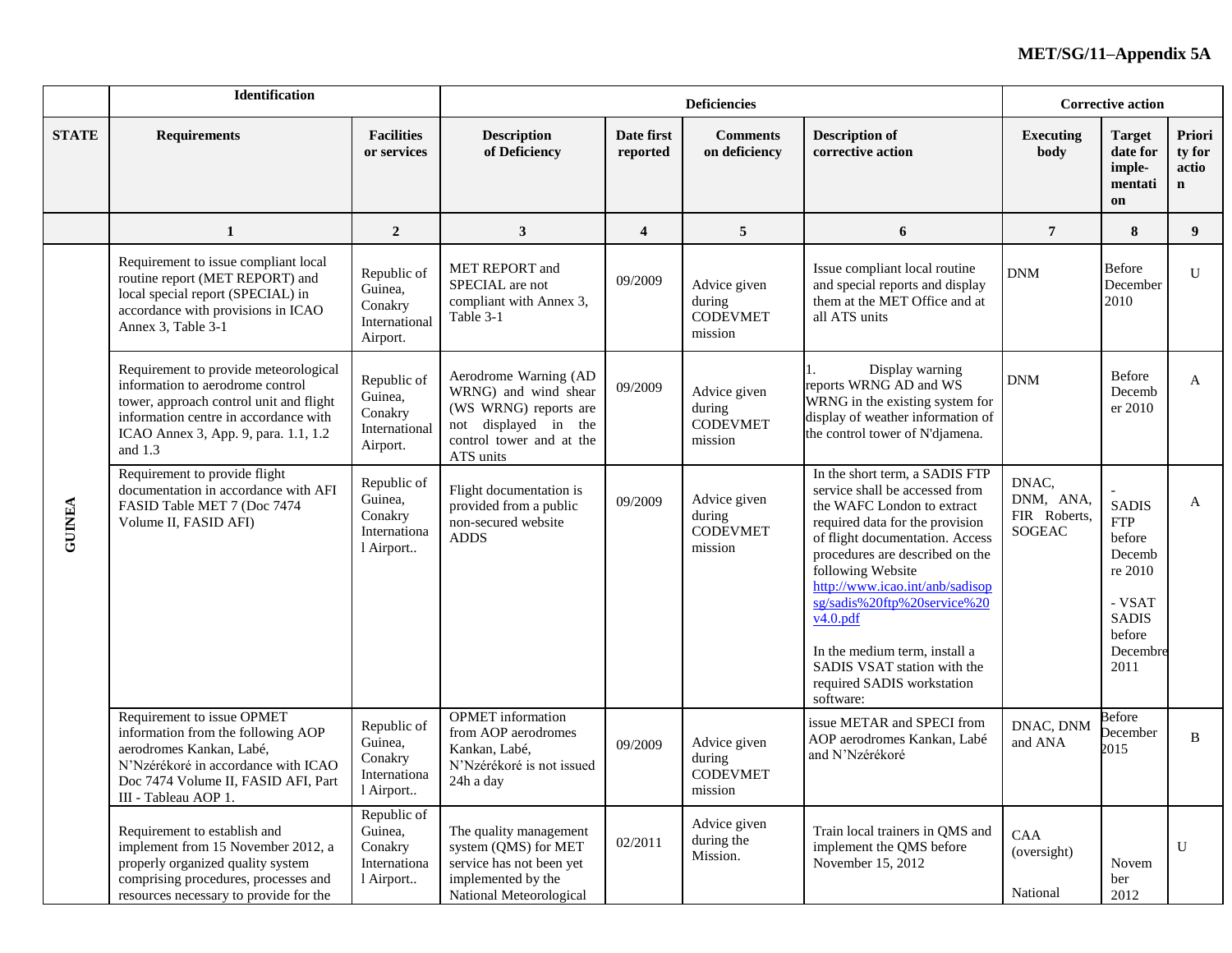|                      | Identification                                                                                                                                                                                                                                                                                                     |                                                                     |                                                                                                                                                                         |                         | <b>Deficiencies</b>                                  |                                                                                  |                                                                       | <b>Corrective action</b>                             |                                          |
|----------------------|--------------------------------------------------------------------------------------------------------------------------------------------------------------------------------------------------------------------------------------------------------------------------------------------------------------------|---------------------------------------------------------------------|-------------------------------------------------------------------------------------------------------------------------------------------------------------------------|-------------------------|------------------------------------------------------|----------------------------------------------------------------------------------|-----------------------------------------------------------------------|------------------------------------------------------|------------------------------------------|
| <b>STATE</b>         | <b>Requirements</b>                                                                                                                                                                                                                                                                                                | <b>Facilities</b><br>or services                                    | <b>Description</b><br>of Deficiency                                                                                                                                     | Date first<br>reported  | <b>Comments</b><br>on deficiency                     | <b>Description of</b><br>corrective action                                       | <b>Executing</b><br>body                                              | <b>Target</b><br>date for<br>imple-<br>mentati<br>on | Priori<br>ty for<br>actio<br>$\mathbf n$ |
|                      | $\mathbf{1}$                                                                                                                                                                                                                                                                                                       | $\boldsymbol{2}$                                                    | $\mathbf{3}$                                                                                                                                                            | $\overline{\mathbf{4}}$ | 5                                                    | 6                                                                                | $\overline{7}$                                                        | 8                                                    | 9 <sup>°</sup>                           |
|                      | quality management of the<br>meteorological information to be<br>supplied to the users (ICAO Annex 3,<br>para 2.2.3.)                                                                                                                                                                                              |                                                                     | Office                                                                                                                                                                  |                         |                                                      |                                                                                  | <b>MET</b> Service<br>provider                                        |                                                      |                                          |
|                      | Requirement to measure and report<br>wind in accordance with provisions<br>contained in Annex, Chapter 4 para<br>4.6.1.12                                                                                                                                                                                          | Guinée<br>Bissau,<br>Osvaldo<br>Vieira<br>Internationa<br>1 Airport | The wind sensors are<br>installed on the top of the<br>control tower and wind<br>information is not<br>representative of the<br>condition along the<br>runway.          | 10/2009                 | Advice given<br>during<br><b>CODEVMET</b><br>mission | Install wind sensors at the<br>touch down zone                                   | <b>ASECNA MET</b><br>Administration                                   | 2011                                                 | $\mathbf{U}$                             |
| <b>GUINEA BISSAU</b> | Requirement to establish and<br>implement from 15 November 2012, a<br>properly organized quality system<br>comprising procedures, processes and<br>resources necessary to provide for the<br>quality management of the<br>meteorological information to be<br>supplied to the users (ICAO Annex 3,<br>para 2.2.3.) | Guinée<br>Bissau,<br>Osvaldo<br>Vieira<br>Internationa<br>1 Airport | The quality management<br>system (QMS) for MET<br>service is not yet<br>established by ASECNA                                                                           | 02/2011                 | Advice given<br>during the<br>Mission.               | Train local trainers in QMS and<br>implement the QMS before<br>November 15, 2012 | <b>ANAC</b><br>(oversight)<br><b>ASECNA</b><br>(Service)<br>provider) | Novem<br>ber<br>2012                                 | $\mathbf{U}$                             |
|                      | Implementation of MET facilities and<br>services AFI/7 Rec. 14/10                                                                                                                                                                                                                                                  | Guinée<br>Bissau,<br>Osvaldo<br>Vieira<br>Internationa<br>1 Airport | Lack of personnel to<br>ensure MET services to<br>aviation properly                                                                                                     | 10/2009                 | Advice given<br>during<br><b>CODEVMET</b><br>mission | Provide sufficient number of<br>MET personnel                                    | ASECNA et<br><b>MET</b>                                               | 2011                                                 | $\mathbf{A}$                             |
|                      | Requirement to issue aerodrome<br>forecasts (TAF) at Osvaldo Vieira<br>International Airport: Annex 3 Chap. 9,<br>para 9.13a)                                                                                                                                                                                      | Guinée<br>Bissau,<br>Osvaldo<br>Vieira<br>Internationa<br>1 Airport | TAF of Bissau issued by<br>Dakar aerodrome<br>meteorological Office in<br>accordance with a<br>bilateral agreement<br>resulting in a lack of<br>qualified MET personnel | 1995 et<br>10/2009      | Advice given<br>during<br><b>CODEVMET</b><br>mission | Provide sufficient number of<br>MET personnel                                    | ASECNA,<br>ACC, ENAG<br>and MET                                       | 2012                                                 | A                                        |

| . •            |            | . Arrective |
|----------------|------------|-------------|
| Identification | 1.01030000 | action      |
|                |            |             |
|                |            |             |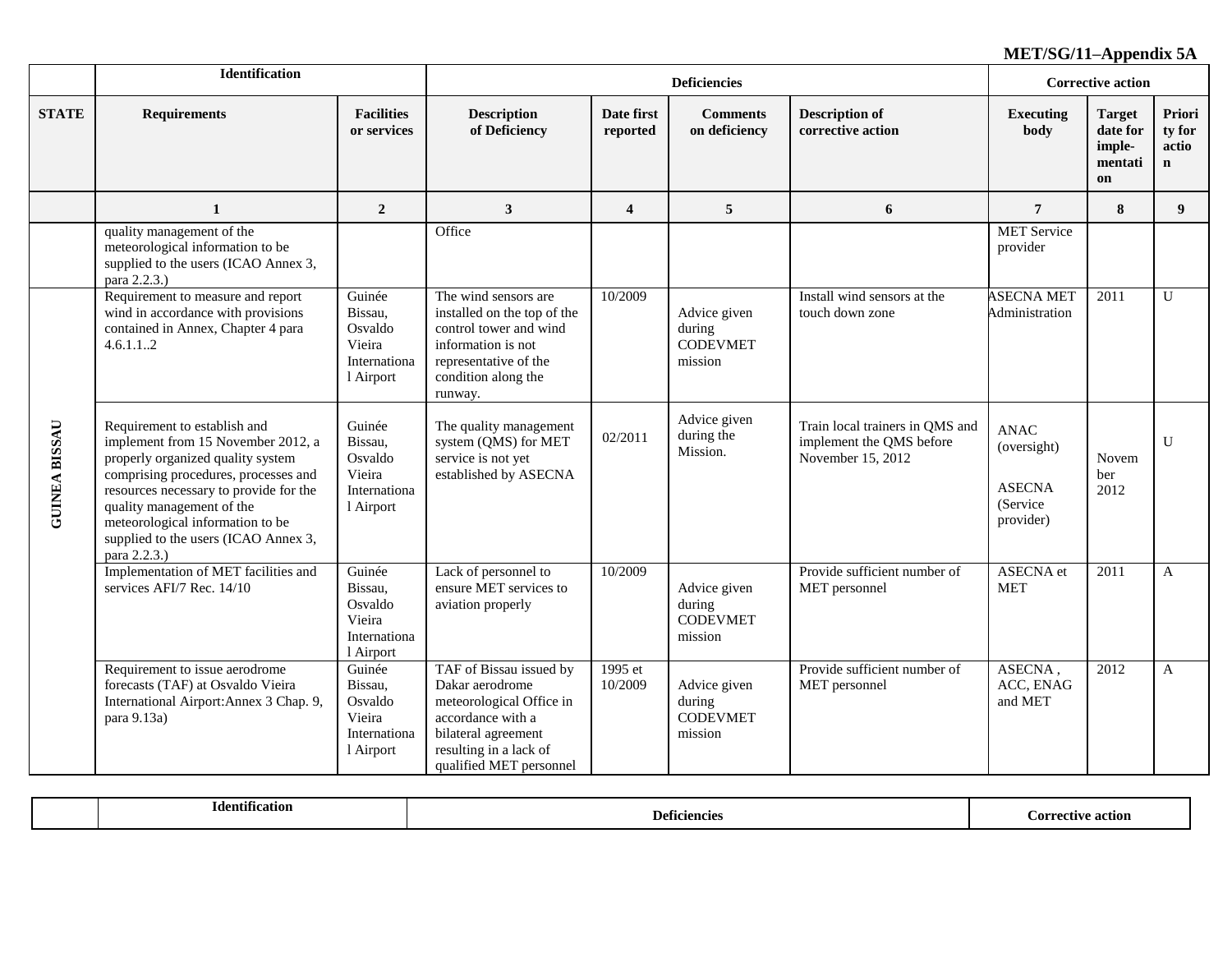| <b>STATE</b>            | <b>Requirements</b>                                                                                                                                                                                                                                                                                                   | <b>Facilities or</b><br>services                                   | <b>Description</b><br>of Deficiency                                                                                                                                                   | Date first<br>reported | <b>Comments</b><br>on deficiency                                                                                                  | <b>Description of</b><br>corrective action                                                                                                                                                              | <b>Executing</b><br>body                                            | <b>Target</b><br>date for<br>imple-<br>mentatio<br>$\mathbf n$       | Priori<br>ty for<br>actio<br>$\mathbf n$ |
|-------------------------|-----------------------------------------------------------------------------------------------------------------------------------------------------------------------------------------------------------------------------------------------------------------------------------------------------------------------|--------------------------------------------------------------------|---------------------------------------------------------------------------------------------------------------------------------------------------------------------------------------|------------------------|-----------------------------------------------------------------------------------------------------------------------------------|---------------------------------------------------------------------------------------------------------------------------------------------------------------------------------------------------------|---------------------------------------------------------------------|----------------------------------------------------------------------|------------------------------------------|
|                         | 1                                                                                                                                                                                                                                                                                                                     | $\overline{2}$                                                     | 3                                                                                                                                                                                     | $\boldsymbol{4}$       | 5                                                                                                                                 | 6                                                                                                                                                                                                       | $\overline{7}$                                                      | 8                                                                    | 9                                        |
| <b>GUINEA</b><br>BISSAU | Requirement to issue aerodrome<br>forecasts (TAF) at Osvaldo<br>Vieira International<br>Airport: Annex 3 Chap. 9, para<br>9.13a)                                                                                                                                                                                      | Guinée<br>Bissau,<br>Osvaldo<br>Vieira<br>International<br>Airport | TAF of Bissau issued by<br>Dakar aerodrome<br>meteorological Office in<br>accordance with a bilateral<br>agreement resulting in a lack<br>of qualified MET personnel                  | 1995 et<br>10/2009     | Advice given<br>during<br><b>CODEVMET</b><br>mission                                                                              | Provide sufficient number of<br>MET personnel                                                                                                                                                           | ASECNA,<br>ACC,<br><b>ENAG</b> and<br><b>MET</b>                    | 2012                                                                 | A                                        |
|                         | Implementation of MET facilities<br>and services AFI/7 Rec. 14/10                                                                                                                                                                                                                                                     | Lesotho/Mase<br>ru/Moshoesho<br>e                                  | Anemometer on RWY 04<br>has been unserviceable for<br>many months                                                                                                                     | 2003                   | Advice given<br>through mission                                                                                                   | Install a new sensor with<br>displays at appropriate ATC<br>and MET positions                                                                                                                           | Lesotho                                                             | As soon<br><b>as</b><br>possible<br>but not<br>later than<br>2007    | $\mathbf{A}$                             |
| <b>LESOTHO</b>          | Requirement to establish and<br>implement from 15 November<br>2012, a properly organized<br>quality system comprising<br>procedures, processes and<br>resources necessary to provide<br>for the quality management of the<br>meteorological information to be<br>supplied to the users (ICAO<br>Annex 3, para 2.2.3.) | Lesotho/Mase<br>ru/Moshoesho<br>$\mathbf e$                        | The quality management<br>system (QMS) for MET<br>service has not been yet<br>implemented by the<br>National Meteorological<br>Office                                                 | 02/2011                | Advice given<br>during the<br>Mission.                                                                                            | Train local trainers in QMS<br>and implement the QMS<br>before November 15, 2012                                                                                                                        | CAA<br>(oversight)<br>National<br><b>MET</b><br>Service<br>provider | Novembe<br>r 2012                                                    | $\mathbf{U}$                             |
| LIBERIA                 | Requirement to re-establish the<br>Meteorological Watch Office<br>(MWO) of Robertsfield in<br>accordance with Annex 3, Chap.<br>3, para. 3.4.1 and ICAO Doc<br>7474, Volume II, AFI FASID<br>Table MET 1B.                                                                                                            | Liberia/<br>Robertsfield<br>International<br>Airport.              | The meteorological watch<br>office (MWO) has not been<br>re-established and the<br>Liberian Administration has<br>not arranged for another<br>contracting State to provide<br>SIGMET. | 10/2009                | Advice given<br>during the<br>mission and a<br>draft Agreement<br>provided for the<br>issuance of<br>SIGMET by an<br>adjacent MWO | Reach an agreement with the<br>nearest MWO for the<br>provision of meteorological<br>watch services including<br>SIGMET for an interim<br>period of time. Re-establish<br>the MWO in the medium<br>term | LCAA and<br><b>MET</b><br>Authority                                 | -Short<br>term: End<br>Novembe<br>r 2009<br>-Medium<br>term:<br>2012 | $\mathbf{U}$                             |

| $\cdot$               |              | action  |
|-----------------------|--------------|---------|
| <b>Identification</b> | Deficiencies | YCT I V |
|                       |              | .or     |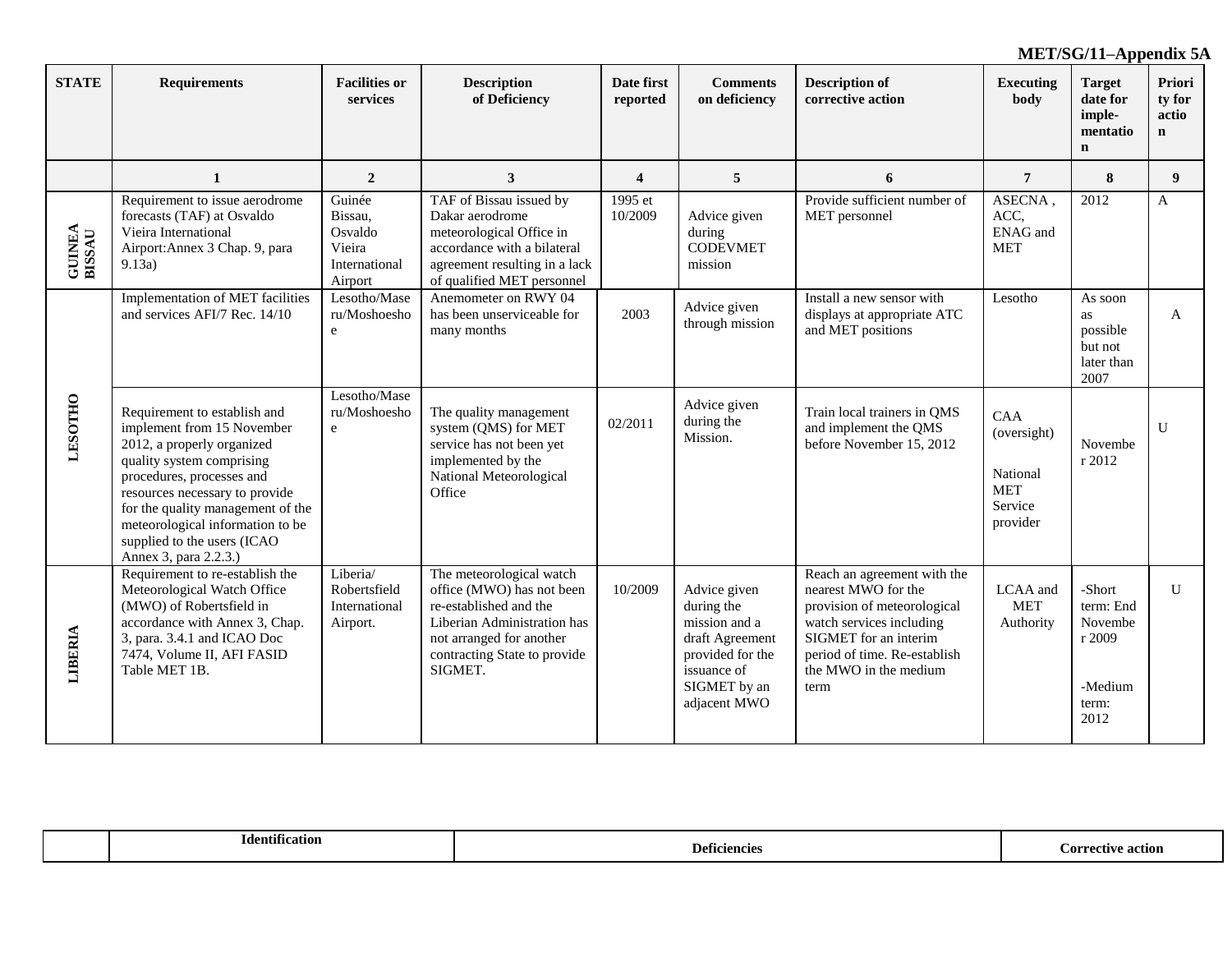| <b>STATE</b> | <b>Requirements</b>                                                                                                                                                                                                                                                                                                       | <b>Facilities or</b><br>services                      | <b>Description</b><br>of Deficiency                                                                                                                                                     | Date first<br>reported  | <b>Comments</b><br>on deficiency                                                                 | <b>Description of</b><br>corrective action                                                                                                                                                                                                                                                                                                                                                                                                      | <b>Executing</b><br>body                         | <b>Target</b><br>date for<br>imple-<br>mentati<br>on               | Priori<br>ty for<br>actio<br>n |
|--------------|---------------------------------------------------------------------------------------------------------------------------------------------------------------------------------------------------------------------------------------------------------------------------------------------------------------------------|-------------------------------------------------------|-----------------------------------------------------------------------------------------------------------------------------------------------------------------------------------------|-------------------------|--------------------------------------------------------------------------------------------------|-------------------------------------------------------------------------------------------------------------------------------------------------------------------------------------------------------------------------------------------------------------------------------------------------------------------------------------------------------------------------------------------------------------------------------------------------|--------------------------------------------------|--------------------------------------------------------------------|--------------------------------|
|              | 1                                                                                                                                                                                                                                                                                                                         | $\overline{2}$                                        | $\mathbf{3}$                                                                                                                                                                            | $\overline{\mathbf{4}}$ | 5                                                                                                | 6                                                                                                                                                                                                                                                                                                                                                                                                                                               | $\overline{7}$                                   | 8                                                                  | 9                              |
| LIBERIA      | Requirement to provide runway visual<br>range (RVR) assessments at the<br>touchdown zone and the mid-point of<br>the runway of Robertsfield International<br>Airport intended for Category II<br>instrument approach and landing<br>operations in accordance with Annex 3,<br>Chap. 4, para. 4.6.3.4 b)                   | Liberia/<br>Robertsfield<br>International<br>Airport. | Runway visual range<br>(RVR) is not assessed<br>and reported during<br>periods of reduced<br>visibility.                                                                                | 10/2009                 | Advice given<br>during the<br>mission.                                                           | In the short term:<br>Training of MET<br>personal for manual assessment<br>and reporting of RVR, and<br>In the medium term:<br>Installation of a RVR<br>measurement, assessment and<br>reporting equipment<br>recommended.                                                                                                                                                                                                                      | LCAA,<br>Meteorologic<br>al Authority<br>and RIA | -Short<br>term:<br>Novem<br>ber<br>2009<br>Medium<br>term:<br>2012 | $\mathbf{U}$                   |
|              | Requirement to provide appropriate<br>sensors of the automated equipment for<br>measuring, assessing, monitoring and<br>remote indicating visibility, runway<br>visual range (RVR) and height of cloud<br>base at the required in accordance with<br>Annex 3, Chap 4, para. 4.1.5 and 4.6.3.1<br>and App. 3 para; 4.2.4.2 | Liberia/<br>Robertsfield<br>International<br>Airport. | Except the wind sensor,<br>the other required sensors<br>of the automatic weather<br>observing system, are not<br>installed to support<br>approach, landing and<br>take-off operations. | 10/2009                 | Advice given<br>during the<br>mission.                                                           | Install the required sensors of the<br>automatic weather observing<br>system at appropriate location                                                                                                                                                                                                                                                                                                                                            | LCAA,<br>Meteorologic<br>al Authority<br>and RIA | End of<br>April<br>2010                                            | U                              |
|              | Requirement to provide briefing,<br>consultation and flight documentation<br>to flight crew members and/or other<br>flight operations personnel in<br>accordance with Annex 3, Chap. 3,<br>para. 3.3.2 d) and Chap. 9, para. 9.3                                                                                          | Liberia/<br>Robertsfield<br>International<br>Airport. | Briefing, consultation and<br>flight documentation are<br>not provided to flight<br>crew members and/or<br>other flight operations<br>personnel.                                        | 10/2009                 | A draft<br>statement on<br>the re-<br>establishment<br>of the AMO<br>and the MWO<br>established. | Provide briefing, consultation<br>and flight documentation to<br>flight crew members and other<br>flight operations personnel, and<br>equip the AMO and the future<br>MWO with a high speed Internet<br>access and required MET<br>systems listed in Annex 3 Chap.<br>9 para. 9.1.3 h) and i). The<br>AMO/MWO should be installed<br>in a suitable room having a direct<br>access to the AIS Office itself<br>having direct access to the apron | LCAA, MET<br>Authority, RIA<br>and RFIR          | End of<br>April<br>2011                                            | A                              |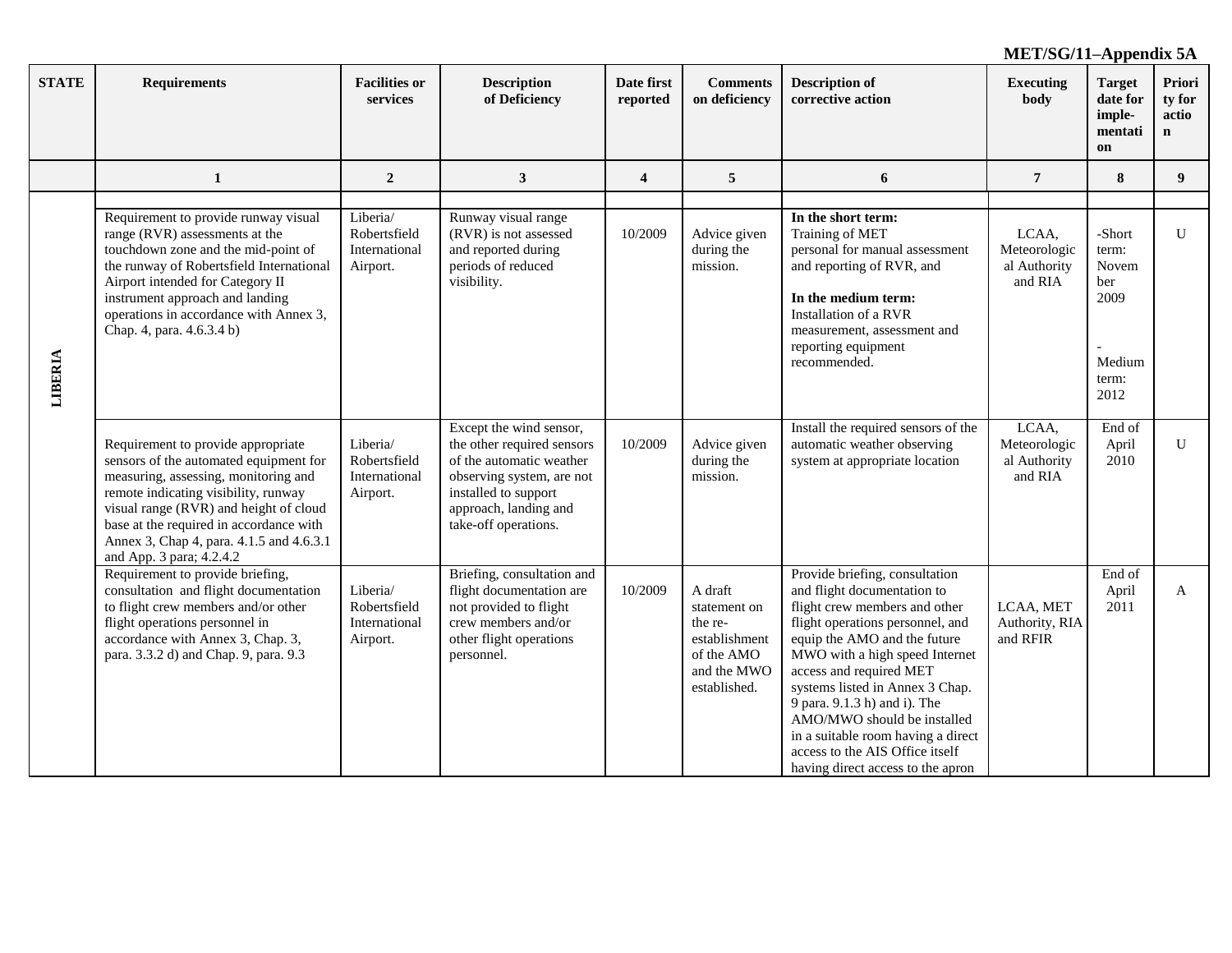|              | Identification                                                                                                                                                                                                                                                                |                                                       |                                                                                                                                                                                                    |                        | <b>Deficiencies</b>                    |                                                                                                                                                                                                                                                                                                                                                                                                              |                                             | <b>Corrective action</b>                                       |                                          |
|--------------|-------------------------------------------------------------------------------------------------------------------------------------------------------------------------------------------------------------------------------------------------------------------------------|-------------------------------------------------------|----------------------------------------------------------------------------------------------------------------------------------------------------------------------------------------------------|------------------------|----------------------------------------|--------------------------------------------------------------------------------------------------------------------------------------------------------------------------------------------------------------------------------------------------------------------------------------------------------------------------------------------------------------------------------------------------------------|---------------------------------------------|----------------------------------------------------------------|------------------------------------------|
| <b>STATE</b> | <b>Requirements</b>                                                                                                                                                                                                                                                           | <b>Facilities or</b><br>services                      | <b>Description</b><br>of Deficiency                                                                                                                                                                | Date first<br>reported | <b>Comments</b><br>on deficiency       | <b>Description of</b><br>corrective action                                                                                                                                                                                                                                                                                                                                                                   | <b>Executing</b><br>body                    | <b>Target</b><br>date for<br>imple-<br>mentatio<br>$\mathbf n$ | Priori<br>ty for<br>actio<br>$\mathbf n$ |
|              | 1                                                                                                                                                                                                                                                                             | $\overline{2}$                                        | 3                                                                                                                                                                                                  | $\overline{4}$         | 5                                      | 6                                                                                                                                                                                                                                                                                                                                                                                                            | $\overline{7}$                              | 8                                                              | $\boldsymbol{9}$                         |
|              | Requirement to collect, processed and<br>disseminated aircraft observations and<br>reports (AIREP) in accordance with<br>Annex 3, para. 5.1, 5.2, 5.3, 5.4, 5.5,<br>5.6, 5.7, 5.8 and 5.9                                                                                     | Liberia/<br>Robertsfield<br>International<br>Airport. | Aircraft observations and<br>reports (AIREP) are not<br>collected, processed and<br>disseminated at Roberts<br>MWO.                                                                                | 10/2009                | Advice given<br>during the<br>Mission. | Develop and implement a<br>service agreement for air<br>traffic services, aeronautic<br>information services and<br>aeronautical MET services<br>at Robertsfield<br>International Airport in<br>accordance with ICAO<br>DOC 9377; Initiate regular<br>meetings between the MET<br>authorities, ATS units and<br>appropriate local airlines.                                                                  | LCAA,<br>RFIR, RIA                          | February<br>2010                                               | $\bf{A}$                                 |
|              | Requirement to provide reliable data<br>source for the preparation of aviation<br>weather forecasts in accordance with<br>Annex 3, Chap. 9, para. 9.1.3 c), e), g),<br>$h)$ and i).                                                                                           | Liberia/<br>Robertsfield<br>International<br>Airport. | Reliable data sources are<br>not available for the<br>preparation of aviation<br>weather forecasts such as<br>SIGMET, aerodrome<br>warnings, Trend forecast,<br>TAFs, flight<br>documentation, etc | 10/2009                | Advice given<br>during the<br>Mission. | Supply the meteorological<br>information to operators<br>and flight crew members in<br>accordance with the<br>provisions contained in<br>ICAO Annex 3, Chap. 9,<br>para. 9.1.3 c), e), g), h) and<br>$\mathbf{i}$ .                                                                                                                                                                                          | LCAA,<br><b>MET</b><br>Authority<br>and RIA | 2010                                                           | B                                        |
| LIBERIA      | Requirement to use forecasts issued by<br>the WAFCs in the preparation of flight<br>documentation, whenever these<br>forecasts cover the intended flight path<br>in respect of time, altitude and<br>geographical extent,  in accordance<br>with Annex 3, App. 2, para. 2.1.1 | Liberia/<br>Robertsfield<br>International<br>Airport. | The Roberts AMO does not<br>receive any WAFS<br>products for the provision<br>of flight documentation.                                                                                             | 10/2009                | Advice given<br>during the<br>Mission. | Short Term:<br>Use SADIS FTP service.<br>Access procedures are<br>described on the following<br>Website: http://www.icao.<br>int/anb/sadisopsg/SADIS%2<br>0FTP%20Service%20V4.0.<br>pdf<br>Medium Term:<br>Provide AMO/MWO with<br><b>SADIS 2G VSAT</b><br>equipment and compliant<br>SADIS workstation<br>software in accordance with<br>SADISOPSG/9 conclusion<br>9/15 and SADISOPSG/10<br>conclusion 10/4 | <b>MET</b><br>Authority<br>and RIA          | 11//2009<br>2012                                               | B                                        |
|              | Requirement to establish and                                                                                                                                                                                                                                                  | Liberia/                                              | The quality management                                                                                                                                                                             |                        | Advice given<br>during the             | Train local trainers in QMS                                                                                                                                                                                                                                                                                                                                                                                  | CAA                                         |                                                                |                                          |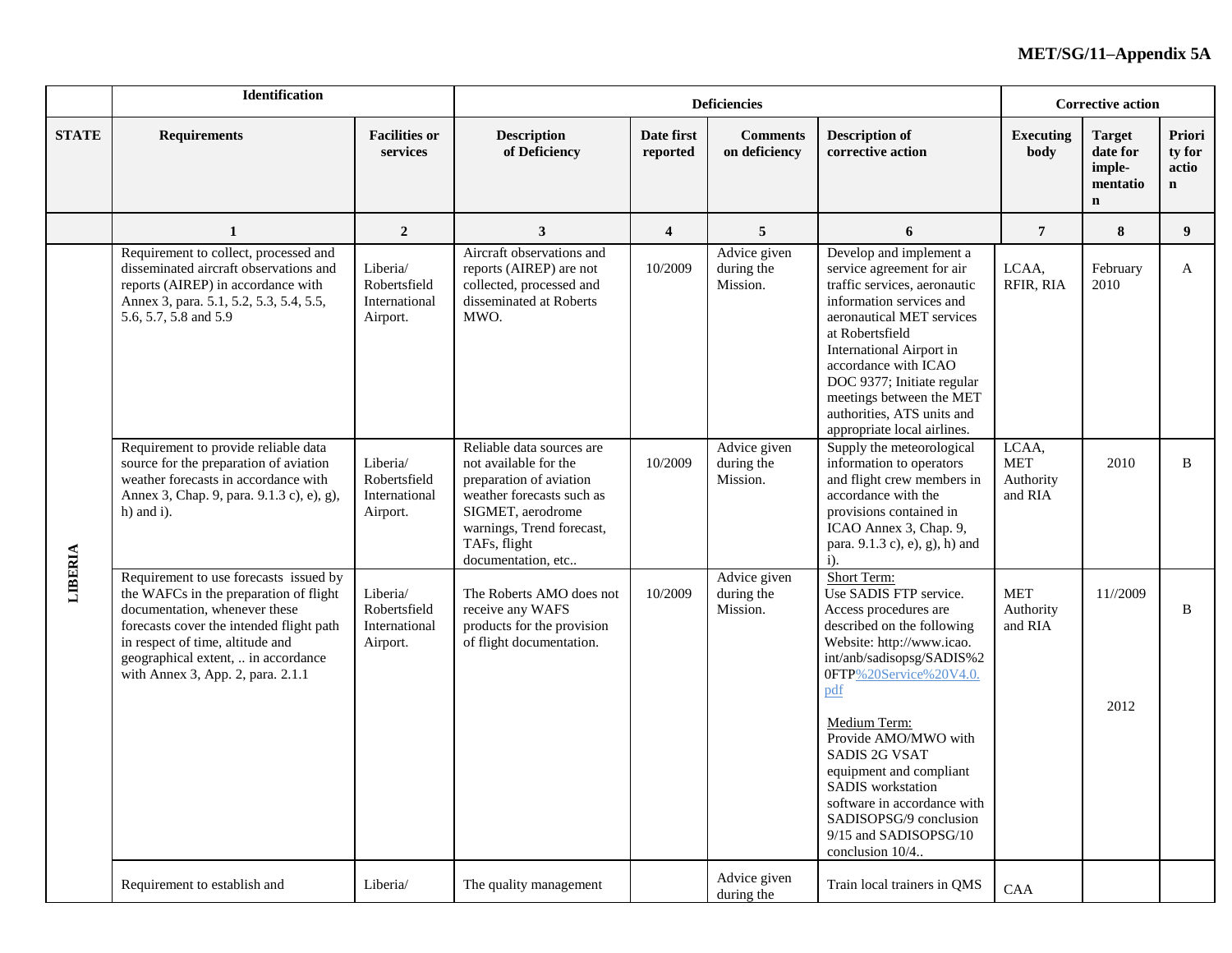|              | <b>Identification</b>                                                                                                                                                                                                                                                              |                                                                                                               |                                                                                                                                                                                                                                                                                                                                                                                                        |                         | <b>Deficiencies</b>                    |                                                                                                                                                                      |                                                       | <b>Corrective action</b>                                       |                                                  |
|--------------|------------------------------------------------------------------------------------------------------------------------------------------------------------------------------------------------------------------------------------------------------------------------------------|---------------------------------------------------------------------------------------------------------------|--------------------------------------------------------------------------------------------------------------------------------------------------------------------------------------------------------------------------------------------------------------------------------------------------------------------------------------------------------------------------------------------------------|-------------------------|----------------------------------------|----------------------------------------------------------------------------------------------------------------------------------------------------------------------|-------------------------------------------------------|----------------------------------------------------------------|--------------------------------------------------|
| <b>STATE</b> | <b>Requirements</b>                                                                                                                                                                                                                                                                | <b>Facilities or</b><br>services                                                                              | <b>Description</b><br>of Deficiency                                                                                                                                                                                                                                                                                                                                                                    | Date first<br>reported  | <b>Comments</b><br>on deficiency       | <b>Description of</b><br>corrective action                                                                                                                           | Executing<br>body                                     | <b>Target</b><br>date for<br>imple-<br>mentatio<br>$\mathbf n$ | <b>Priori</b><br>ty for<br>actio<br>$\mathbf{n}$ |
|              | 1                                                                                                                                                                                                                                                                                  | $\overline{2}$                                                                                                | $\mathbf{3}$                                                                                                                                                                                                                                                                                                                                                                                           | $\overline{\mathbf{4}}$ | 5                                      | 6                                                                                                                                                                    | $7\phantom{.0}$                                       | 8                                                              | 9                                                |
|              | implement from 15 November 2012, a<br>properly organized quality system<br>comprising procedures, processes and<br>resources necessary to provide for the<br>quality management of the<br>meteorological information to be<br>supplied to the users (ICAO Annex 3,<br>para 2.2.3.) | Robertsfield<br>International<br>Airport                                                                      | system (QMS) for MET<br>service has not been yet<br>implemented by the<br>National Meteorological<br>Office                                                                                                                                                                                                                                                                                            | 02/2011                 | Mission.                               | and implement the QMS<br>before November 15, 2012                                                                                                                    | (oversight)<br>National<br>MET<br>Service<br>provider | Novembe<br>r 2012                                              | U                                                |
| MAURITANIA   | Requirements for safety oversight in<br>the area of meteorological service for<br>air navigation in Islamic Republic of<br>Mauritania, (USOAP, 2008)                                                                                                                               | Islamic<br>Republic of<br>Mauritania,<br>Nouakchott,<br>Nouadhibou,<br>Atar, Nema<br>and Zoueratt<br>Airports | ANAC has not established<br>and implemented a system<br>to ensure effective safety<br>oversight of MET services<br>suppliers. In addition,<br>inspection procedures<br>applicable to ensure<br>effective implementation of<br>safety oversight system as<br>well as verification<br>checklists and inspection<br>schedules are not yet<br>developed (corrective<br>action planned in<br>November 2010) | 02/2011                 | Advice given<br>during the<br>Mission. | Recruit MET inspectors to<br>monitor operational<br>requirements                                                                                                     | <b>ANAC</b>                                           | Novembe<br>r 2011                                              | U                                                |
| MAURITANIA   | Requirement to implement MET<br>service for air navigation in three<br>aerodromes listed in AFI Plan (AFI<br>FASID MET Table 1A).                                                                                                                                                  | Islamic<br>Republic of<br>Mauritania,<br>Nouakchott,<br>Nouadhibou,<br>Atar, Nema<br>and Zoueratt<br>Airports | FASID MET Table 1A of<br>the AFI Air Navigation<br>Plan, is not implemented<br>in three aerodromes listed<br>in the plan: Atar, Nema<br>and Zoueratt                                                                                                                                                                                                                                                   | 02/2011                 | Advice given<br>during the<br>Mission. | Develop human and<br>material resources<br>necessary for the issuance<br>and dissemination of<br><b>OPMET</b> from three<br>aerodromes (Atar, Nema<br>and Zoueratt). | ANAC/<br>ONM/                                         | August<br>2012                                                 | B                                                |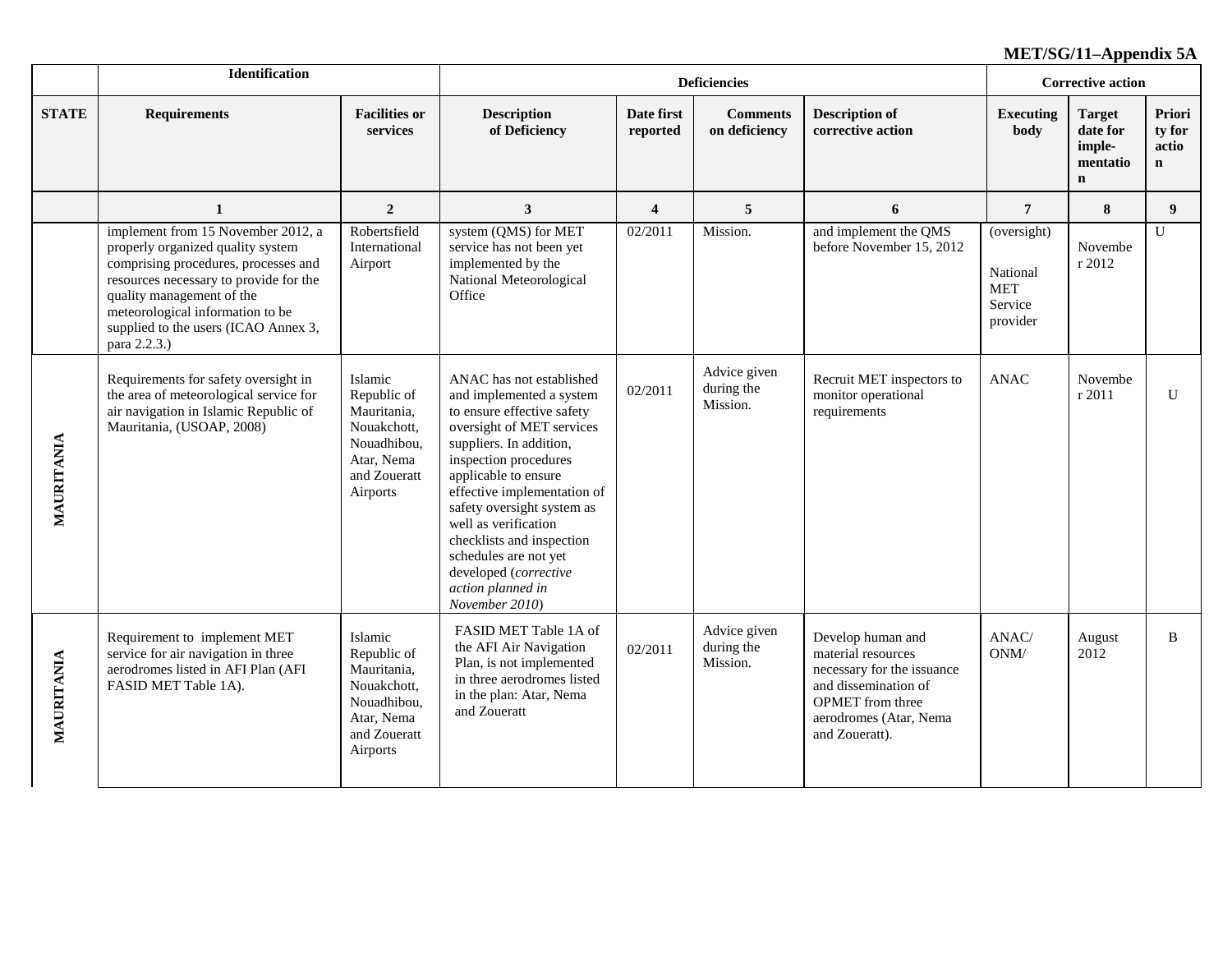|              | <b>Identification</b>                                                                                                                                                                                                                                                                                              |                                                                                                               |                                                                                                                                                           |                        | <b>Deficiencies</b>                    |                                                                                                                                     | <b>Corrective action</b>                                                                                      |                                                                |                                          |  |
|--------------|--------------------------------------------------------------------------------------------------------------------------------------------------------------------------------------------------------------------------------------------------------------------------------------------------------------------|---------------------------------------------------------------------------------------------------------------|-----------------------------------------------------------------------------------------------------------------------------------------------------------|------------------------|----------------------------------------|-------------------------------------------------------------------------------------------------------------------------------------|---------------------------------------------------------------------------------------------------------------|----------------------------------------------------------------|------------------------------------------|--|
| <b>STATE</b> | <b>Requirements</b>                                                                                                                                                                                                                                                                                                | <b>Facilities or</b><br>services                                                                              | <b>Description</b><br>of Deficiency                                                                                                                       | Date first<br>reported | <b>Comments</b><br>on deficiency       | <b>Description of</b><br>corrective action                                                                                          | <b>Executing</b><br>body                                                                                      | <b>Target</b><br>date for<br>imple-<br>mentatio<br>$\mathbf n$ | Priori<br>ty for<br>actio<br>$\mathbf n$ |  |
|              | 1                                                                                                                                                                                                                                                                                                                  | $\overline{2}$                                                                                                | $\mathbf{3}$                                                                                                                                              | 4                      | 5                                      | 6                                                                                                                                   | 7                                                                                                             | 8                                                              | 9                                        |  |
|              | Requirement to establish and<br>implement from 15 November 2012, a<br>properly organized quality system<br>comprising procedures, processes and<br>resources necessary to provide for the<br>quality management of the<br>meteorological information to be<br>supplied to the users (ICAO Annex 3,<br>para 2.2.3.) | Islamic<br>Republic of<br>Mauritania,<br>Nouakchott,<br>Nouadhibou,<br>Atar, Nema<br>and Zoueratt<br>Airports | The quality management<br>system (QMS) for MET<br>service is not yet<br>implemented by ANAC,<br>the National<br>Meteorological Office<br>(ONM) and ASECNA | 02/2011                | Advice given<br>during the<br>Mission. | Train local trainers in QMS<br>and implement the QMS<br>before November 15, 2012                                                    | <b>ANAC</b><br>(oversight)<br><b>ONM</b><br>(Service)<br>provider)<br><b>ASECNA</b><br>(Service)<br>provider) | Novembe<br>r 2012                                              | U                                        |  |
| <b>NIGER</b> | Requirement to establish and<br>implement from 15 November 2012, a<br>properly organized quality system<br>comprising procedures, processes and<br>resources necessary to provide for the<br>quality management of the<br>meteorological information to be<br>supplied to the users (ICAO Annex 3,<br>para 2.2.3.) | Niger,<br>Niamey<br>Internationa<br>l Airport                                                                 | The quality management<br>system (QMS) for MET<br>service is not yet established<br>by ASECNA                                                             | 02/2011                | Advice given<br>during the<br>Mission. | Train local trainers in QMS<br>and implement the QMS<br>before November 15, 2012                                                    | <b>ANAC</b><br>(oversight)<br><b>ASECNA</b><br>(Service<br>provider)                                          | Novembe<br>r 2012                                              | U                                        |  |
|              | Requirement to collect, process and<br>relay special air reports in accordance<br>with Annex 3 Chapter 5, para 5.1, 5.2-<br>b), 5.5, 5.8 and 5.9.                                                                                                                                                                  | Niger,<br>Niamey<br>Internationa<br>Airport                                                                   | special aircraft observations<br>and reports are not collected,<br>processed and redistributed                                                            | 03/2010                | Advice given<br>during Sate<br>Mission | - Update and implement the<br>provisions of the ATS/MET<br>service agreement<br>- Encourage ATS/MET/pilots<br>coordination meetings | <b>DAC</b><br>and<br><b>ASECNA</b>                                                                            | Before<br>December<br>2010                                     | B                                        |  |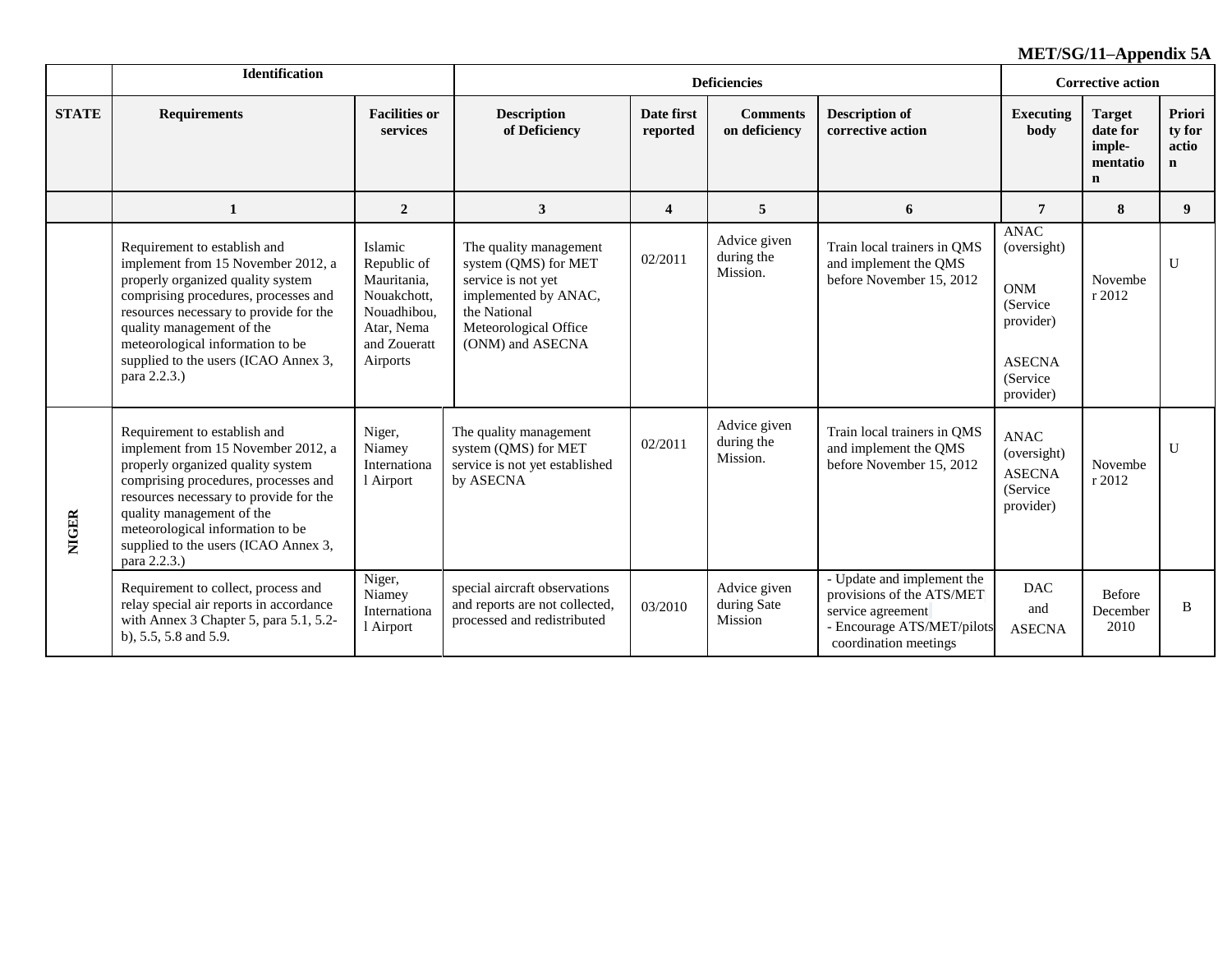|                                 | <b>Identification</b>                                                                                                                                                                                                                                                                                                                                                                   |                                                                                      |                                                                                                                                                                                               |                                      | <b>Deficiencies</b>                                                 |                                                                                                                                                                                         | <b>Corrective action</b>                            |                                                  |                                          |
|---------------------------------|-----------------------------------------------------------------------------------------------------------------------------------------------------------------------------------------------------------------------------------------------------------------------------------------------------------------------------------------------------------------------------------------|--------------------------------------------------------------------------------------|-----------------------------------------------------------------------------------------------------------------------------------------------------------------------------------------------|--------------------------------------|---------------------------------------------------------------------|-----------------------------------------------------------------------------------------------------------------------------------------------------------------------------------------|-----------------------------------------------------|--------------------------------------------------|------------------------------------------|
| <b>STA</b><br>TE                | <b>Requirements</b>                                                                                                                                                                                                                                                                                                                                                                     | <b>Facilities or</b><br>services                                                     | <b>Description</b><br>of Deficiency                                                                                                                                                           | <b>Date</b><br>first<br>reporte<br>d | <b>Comments</b><br>on deficiency                                    | <b>Description of</b><br>corrective action                                                                                                                                              | <b>Executing</b><br>body                            | <b>Target</b><br>date for<br>imple-<br>mentation | Priori<br>ty for<br>actio<br>$\mathbf n$ |
|                                 | $\mathbf{1}$                                                                                                                                                                                                                                                                                                                                                                            | $\overline{2}$                                                                       | 3                                                                                                                                                                                             | $\overline{\mathbf{4}}$              | 5                                                                   | 6                                                                                                                                                                                       | $\overline{7}$                                      | 8                                                | $\boldsymbol{9}$                         |
|                                 | Requirement to provide measurement of<br>MET elements representative of<br>conditions prevailing on the Runmay -<br>Annex 3, Appendix 3 – Part 4 observing<br>and reporting of MET element                                                                                                                                                                                              | Nigeria /<br>Kano MA                                                                 | Observing and<br>reporting of MET<br>elements deficient,<br>Site of measurement<br>about 2 kms from<br>touchdown zone                                                                         | 25/09/0<br>9                         | Advice<br>given by<br><b>CODEVME</b><br>T Phase 1<br>mission        | Relocation of site of measurement of MET<br>elements at a distance of 120 m or less from<br>touchdown zone<br>install an automatic observing system already<br>available (NIMET Source) | <b>NIMET</b><br><b>NCAA</b><br>and<br><b>NAMA</b>   | 2010<br>2010                                     | U                                        |
| NIGERIA                         | Requirement to measure and report RVR<br>for runway intended for category II<br>instrument approach and landing<br>operations - Annex 3 Chapter 4 - Para.<br>4.6.3.4, 4.6.3.5 - appendix $3$ - Para<br>4.3.6.4.                                                                                                                                                                         | Nigeria /<br>Kano MA                                                                 | RVR not measured<br>and reported for<br>runway intended for<br>category II instrument<br>approach and landing<br>operations                                                                   | 25/09/0<br>9                         | Advice<br>given by<br><b>CODEVME</b><br>$T$ – Phase I<br>mission    | Short term: Manuel measurement and<br>reporting as immediate solution Medium<br>term: install automatic observing system<br>which is available                                          | <b>NIMET</b><br>and<br><b>NAMA</b>                  | 2010                                             | U                                        |
| REPUBLIC OF CONGO<br>DEMOCRATIC | Requirement to assess and report wind<br>shear in accordance with Annex 3 chapter<br>7 para. 7.4.1 and relevant provisions<br>contained in low level wind shear Manuel<br>9817                                                                                                                                                                                                          | Nigeria /<br>Kano M.A.                                                               | Kano Airport affected<br>by WS, no system of<br>detection except for<br>information received<br>from pilots                                                                                   | 25/09/0<br>9                         | Advice<br>given by<br><b>CODEVME</b><br>T Phase I<br>mission        | NIMET, NAMA and NCAA to study<br>possibility of installing WS detection system                                                                                                          | <b>NIMET</b><br><b>NAMA</b><br>and<br><b>NCAA</b>   | 2011                                             | $\mathbf{U}$                             |
|                                 | Requirement to use WAFS products for<br>flight documentation as in provisions<br>contained in Annex 3 Chapter 9 para<br>9.4.3 and 9.1.6                                                                                                                                                                                                                                                 | Nigeria/ Kano<br>AM                                                                  | Use of other non<br>WAFS products for<br>coverage of flights<br>departing Kano                                                                                                                | 25/09/20<br>09                       | Advice<br>given<br>during<br><b>CODEVME</b><br>T Phase I<br>mission | NIMET and NAMA to provide a SADIS<br>station to Kano MET centre                                                                                                                         | <b>NIMET</b><br>and<br><b>NAMA</b>                  | 2012                                             | A                                        |
|                                 | Requirement to arrange that selected<br>volcano observatory of Goma, observes:<br>a) significant pre-eruption volcanic<br>activity, or a cessation thereof;<br>b) a volcanic eruption, or a cessation<br>thereof; and/or<br>c) volcanic ash in the atmosphere and<br>send this information as quickly as<br>practicable to its associated ACC, MWO<br>and VAAC: ICAO Annex 3, para. 3.6 | Democratic<br>Republic of<br>Congo (DRC),<br>Volcano<br>Observatory of<br>Goma.      | Volcanic activity<br>information are not<br>provided to air<br>navigation units<br>because of the lack of<br>communication<br>means between the<br>observatory and<br>MWO, ACC and FIC        | 09/2009                              | Advice<br>given<br>during Sate<br>Mission                           | Improve communication means between Goma<br>and Djili                                                                                                                                   | Goma<br>Observato<br>ry/<br><b>METELS</b><br>AT/RVA | Before<br>December<br>2011                       | U                                        |
|                                 | Requirement to provide automated<br>equipment for measuring or assessing, as<br>appropriate, and for monitoring and<br>remote indicating of surface wind,<br>visibility, runway visual range, height of<br>cloud base, air and dew-point<br>temperatures and atmospheric pressure at<br>Djili aerodrome with a runway intended<br>for Category II instrument approach and               | Democratic<br>Republic of<br>Congo<br>(DRC),<br>N'Djili<br>International<br>Airport. | Except the wind<br>sensor, the other<br>required sensors of<br>the automatic weather<br>observing system, are<br>not installed to<br>support approach,<br>landing and take-off<br>operations. | 09/2009                              | Advice<br>given<br>during Sate<br>Mission                           | Install an automatic weather observing system<br>with sensors appropriately located. Install a<br>MET message distribution system                                                       | <b>METELS</b><br>AT/RVA                             | Before<br>december<br>2010                       | U                                        |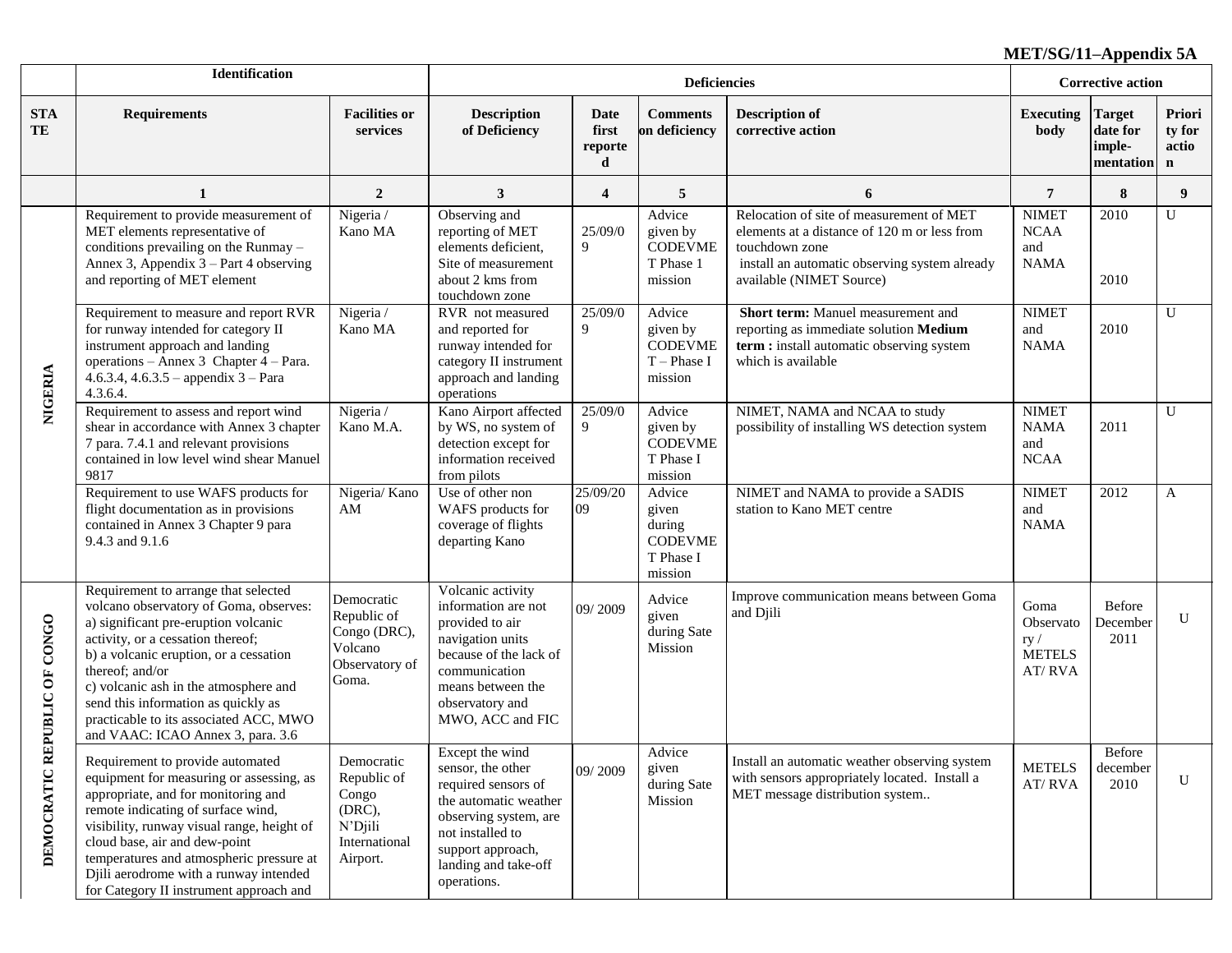|                                         | Identification                                                                                                                                                                                                                                                                                                  |                                                                                      |                                                                                                                                             |                               | <b>Deficiencies</b>                       |                                                                                                                                                                                                                                                                                                                                                                                                                                                                                        | <b>Corrective action</b>                                           |                                                  |                                          |
|-----------------------------------------|-----------------------------------------------------------------------------------------------------------------------------------------------------------------------------------------------------------------------------------------------------------------------------------------------------------------|--------------------------------------------------------------------------------------|---------------------------------------------------------------------------------------------------------------------------------------------|-------------------------------|-------------------------------------------|----------------------------------------------------------------------------------------------------------------------------------------------------------------------------------------------------------------------------------------------------------------------------------------------------------------------------------------------------------------------------------------------------------------------------------------------------------------------------------------|--------------------------------------------------------------------|--------------------------------------------------|------------------------------------------|
| <b>STA</b><br>TE                        | <b>Requirements</b>                                                                                                                                                                                                                                                                                             | <b>Facilities or</b><br>services                                                     | <b>Description</b><br>of Deficiency                                                                                                         | Date<br>first<br>reporte<br>d | <b>Comments</b><br>on deficiency          | <b>Description of</b><br>corrective action                                                                                                                                                                                                                                                                                                                                                                                                                                             | <b>Executing</b><br>body                                           | <b>Target</b><br>date for<br>imple-<br>mentation | Priori<br>ty for<br>actio<br>$\mathbf n$ |
|                                         |                                                                                                                                                                                                                                                                                                                 | $\overline{2}$                                                                       | $\mathbf{3}$                                                                                                                                | $\overline{\mathbf{4}}$       | 5                                         | 6                                                                                                                                                                                                                                                                                                                                                                                                                                                                                      | $\overline{7}$                                                     | 8                                                | 9                                        |
|                                         | landing operations in accordance with<br>ICAO Annex 3, Chap 4, para. 4.1.5 and<br>4.6.3.1                                                                                                                                                                                                                       |                                                                                      |                                                                                                                                             |                               |                                           |                                                                                                                                                                                                                                                                                                                                                                                                                                                                                        |                                                                    |                                                  |                                          |
| <b>DEMOCRATIC<br/>REPUBLIC OF CONGO</b> | Requirement to establish and implement<br>from 15 November 2012, a properly<br>organized quality system comprising<br>procedures, processes and resources<br>necessary to provide for the quality<br>management of the meteorological<br>information to be supplied to the users<br>(ICAO Annex 3, para 2.2.3.) | Democratic<br>Republic of<br>Congo<br>(DRC),<br>N'Djili<br>International<br>Airport. | The quality<br>management system<br>(QMS) for MET<br>service has not been<br>yet implemented by<br>the National<br>Meteorological<br>Office | 02/2011                       | Advice<br>given<br>during the<br>Mission. | Train local trainers in QMS and implement the<br>QMS before November 15, 2012                                                                                                                                                                                                                                                                                                                                                                                                          | CAA<br>(oversight<br>National<br><b>MET</b><br>Service<br>provider | Novem<br>ber<br>2012                             | $\mathbf{U}$                             |
|                                         | Requirement to issue aerodrome and<br>wind shear warnings and wind shear alert<br>in accordance with Annex 3, chap. 7,<br>para. 7.3 et 7.4 et App. 6 Table A6-2 et<br>$A6-33$                                                                                                                                   | DRC, N'Djili<br>International<br>Airport.                                            | Aerodrome and wind<br>shear warnings (AD<br>WRNG, WS WRNG)<br>and wind shear alert<br>are not issued at<br>N'Djili International<br>Airport | 09/2009                       | Advice<br>given<br>during Sate<br>Mission | 1. issue and disseminate WS WRNG and AD<br>WRNG information and wind shear alert;<br>2. develop and enforce a letter of service<br>agreement between the MET and ATS (TWR,<br>CCR, Office of the runway, ) in order inter<br>alia to promote the regular routing of aircraft<br>reports on wind shear at landing or take off, to<br>assess RVR, etc.<br>3. consider the possibility of installing, after a<br>survey with users, at Djibouti Airport, a wind<br>shear detecting system | <b>METELS</b><br>AT/RVA                                            | Before<br>March<br>2010                          | U                                        |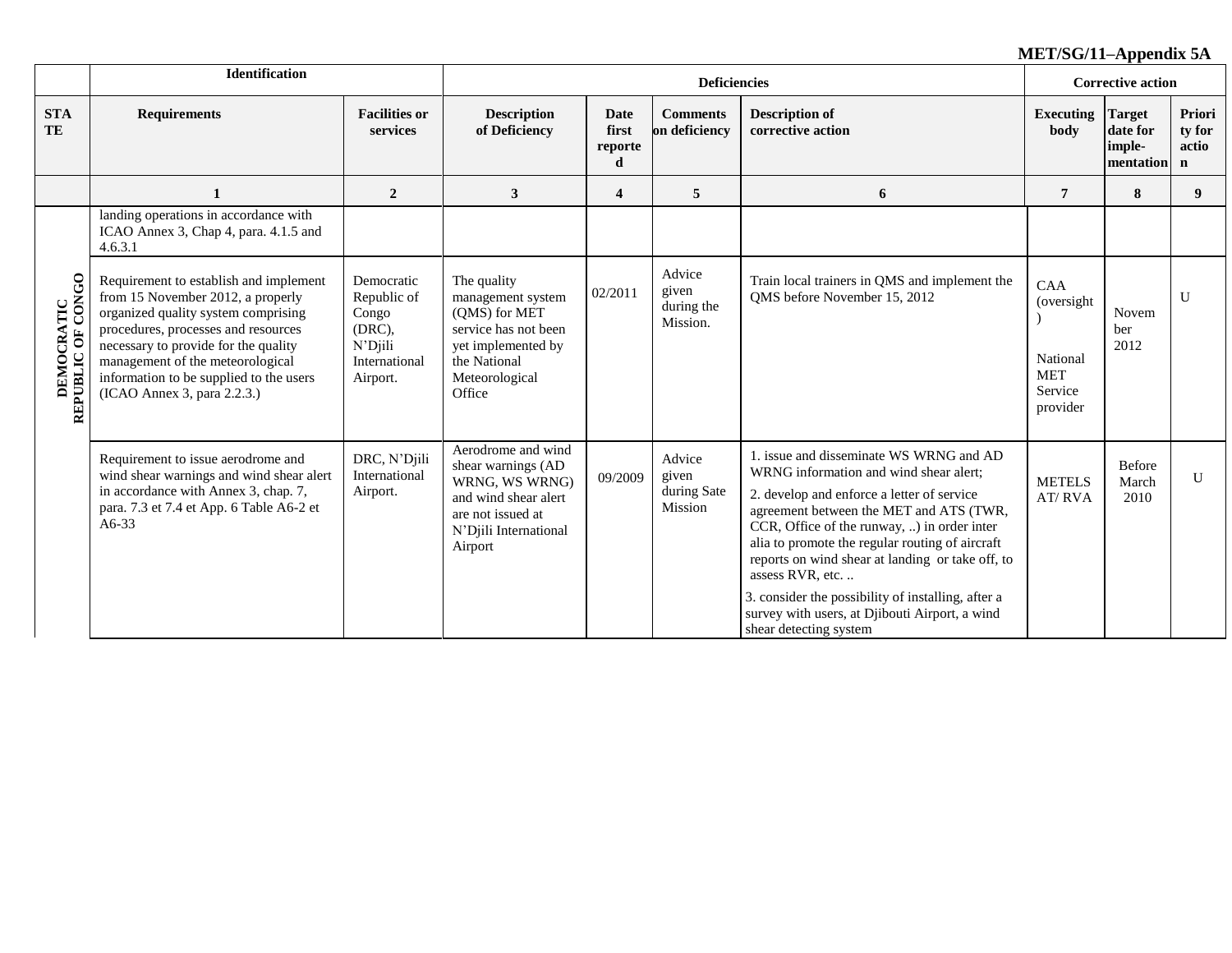|                                            | Identification                                                                                                                                                                                                                                                                                                     |                                                                                   |                                                                                                                                                    |                               |                                                              | <b>Deficiencies</b>                                                                                                                                                                                                                                                                                                                                                                                                                                                                 | <b>Corrective action</b>                                            |                                                  |                                           |
|--------------------------------------------|--------------------------------------------------------------------------------------------------------------------------------------------------------------------------------------------------------------------------------------------------------------------------------------------------------------------|-----------------------------------------------------------------------------------|----------------------------------------------------------------------------------------------------------------------------------------------------|-------------------------------|--------------------------------------------------------------|-------------------------------------------------------------------------------------------------------------------------------------------------------------------------------------------------------------------------------------------------------------------------------------------------------------------------------------------------------------------------------------------------------------------------------------------------------------------------------------|---------------------------------------------------------------------|--------------------------------------------------|-------------------------------------------|
| <b>STATE</b>                               | <b>Requirements</b>                                                                                                                                                                                                                                                                                                | <b>Facilities</b><br>or services                                                  | <b>Description</b><br>of Deficiency                                                                                                                | Date<br>first<br>repor<br>ted | <b>Comments</b><br>on deficiency                             | <b>Description of</b><br>corrective action                                                                                                                                                                                                                                                                                                                                                                                                                                          | <b>Executin</b><br>g<br>body                                        | <b>Target</b><br>date for<br>imple-<br>mentation | Priori<br>ty for<br>actio<br>$\mathbf{n}$ |
|                                            | $\mathbf{1}$                                                                                                                                                                                                                                                                                                       | $\overline{2}$                                                                    | $\mathbf{3}$                                                                                                                                       | $\overline{\mathbf{4}}$       | 5                                                            | 6                                                                                                                                                                                                                                                                                                                                                                                                                                                                                   | $\overline{7}$                                                      | 8                                                | 9                                         |
| <b>DEMOCRATIC<br/>REPUBLIC OF</b><br>CONGO | Requirements to use local routine<br>and special reports MET REPORT<br>and SPECIAL in the<br>meteorological information used<br>pour l'ATIS in accordance with<br>Annex 11, chap. 4, para. 4.3.6.1, g)<br>and Annex 3, Chap. 4 para. 4.3.2<br>and 4.4.2                                                            | DRC,<br>N'Djili<br>Internationa<br>1 Airport                                      | Meteorological<br>information used to<br>issue ATIS are not<br>the local routine<br>and special reports<br>MET REPORT and<br><b>SPECIAL</b>        | 09/2009                       | Advice given<br>during Sate<br>Mission                       | Use local routine and special meteorological reports<br>to issue ATIS information (ATIS voice and D-ATIS)                                                                                                                                                                                                                                                                                                                                                                           | <b>METTEL</b><br><b>SAT</b><br><b>RVA</b>                           | July<br>2010                                     | A                                         |
| SAO TOME                                   | Requirement to issue aerodrome<br>and wind shear warnings and wind<br>shear alert in accordance with<br>Annex 3, chap. 7, para. 7.3 et 7.4<br>et App. 6 Table A6-2 et A6-33                                                                                                                                        | Sao Tome,<br>and<br>Principe,<br>Sao Tome<br>Internationa<br>l Airport<br>(STIA). | Aerodrome and<br>wind shear<br>warnings (AD<br>WRNG, WS<br>WRNG) and wind<br>shear alert are not<br>issued at Sao Tome<br>International<br>Airport | 09/2009 during                | Advice given<br><b>CODEVMET</b><br>Mission                   | 1. issue and disseminate WS WRNG and AD WRNG<br>information and wind shear alert;<br>2. develop and enforce a letter of service agreement<br>between the MET and ATS (TWR, CCR, Office of<br>the runway, ) in order inter alia to promote the<br>regular routing of aircraft reports on wind shear at<br>landing or take off, to assess RVR, etc.<br>3. consider the possibility of installing, after a survey<br>with users, at Djibouti Airport, a wind shear detecting<br>system | INM,<br><b>ENASA</b>                                                | Before<br>June<br>2010                           | $\mathbf{U}$                              |
|                                            | Requirement to issue local routine<br>and special reports in accordance<br>with Annex 3, chap. 4, para. 4.3.1,<br>4.3.2 a) et 4.4.2 a)                                                                                                                                                                             | Sao Tome,<br>and<br>Principe,<br>$(STIA)$                                         | Local routine and<br>special reports<br>(MET REPORT)<br>and SPECIAL) are<br>not issued                                                             | 09/2009                       | Advice given<br>during<br><b>CODEVMET</b><br>Mission         | Issue local routine and special reports (MET<br>REPORT) and SPECIAL)                                                                                                                                                                                                                                                                                                                                                                                                                | INM/<br><b>ENASA</b>                                                | Before<br>december<br>2010                       | A                                         |
|                                            | Requirements to issue METAR,<br>SPECI) and TAF on 24h Sao<br>Tome International Airport:<br>FASID AFI, Tableau MET 1A                                                                                                                                                                                              | Sao Tome,<br>and<br>Principe,<br>(STIA).                                          | METAR and<br>SPECI are not<br>issued on 24h basis                                                                                                  |                               | 09/2009 Advice given<br>during<br><b>CODEVMET</b><br>Mission | Issue METAR and SPECI on 24h basis                                                                                                                                                                                                                                                                                                                                                                                                                                                  | INM et<br><b>ENASA</b>                                              | Before<br>June<br>2010                           | A                                         |
|                                            | Requirement to establish and<br>implement from 15 November<br>2012, a properly organized quality<br>system comprising procedures,<br>processes and resources necessary<br>to provide for the quality<br>management of the meteorological<br>information to be supplied to the<br>users (ICAO Annex 3, para 2.2.3.) | Sao Tome,<br>and<br>Principe,<br>$(STIA)$                                         | The quality<br>management<br>system (QMS) for<br>MET service has<br>not been yet<br>implemented by the<br>National<br>Meteorological<br>Office     | 02/201<br>$\overline{1}$      | Advice given<br>during the<br>Mission.                       | Train local trainers in QMS and implement the QMS<br>before November 15, 2012                                                                                                                                                                                                                                                                                                                                                                                                       | CAA<br>(oversight)<br>National<br><b>MET</b><br>Service<br>provider | Novem<br>ber<br>2012                             | $\mathbf{U}$                              |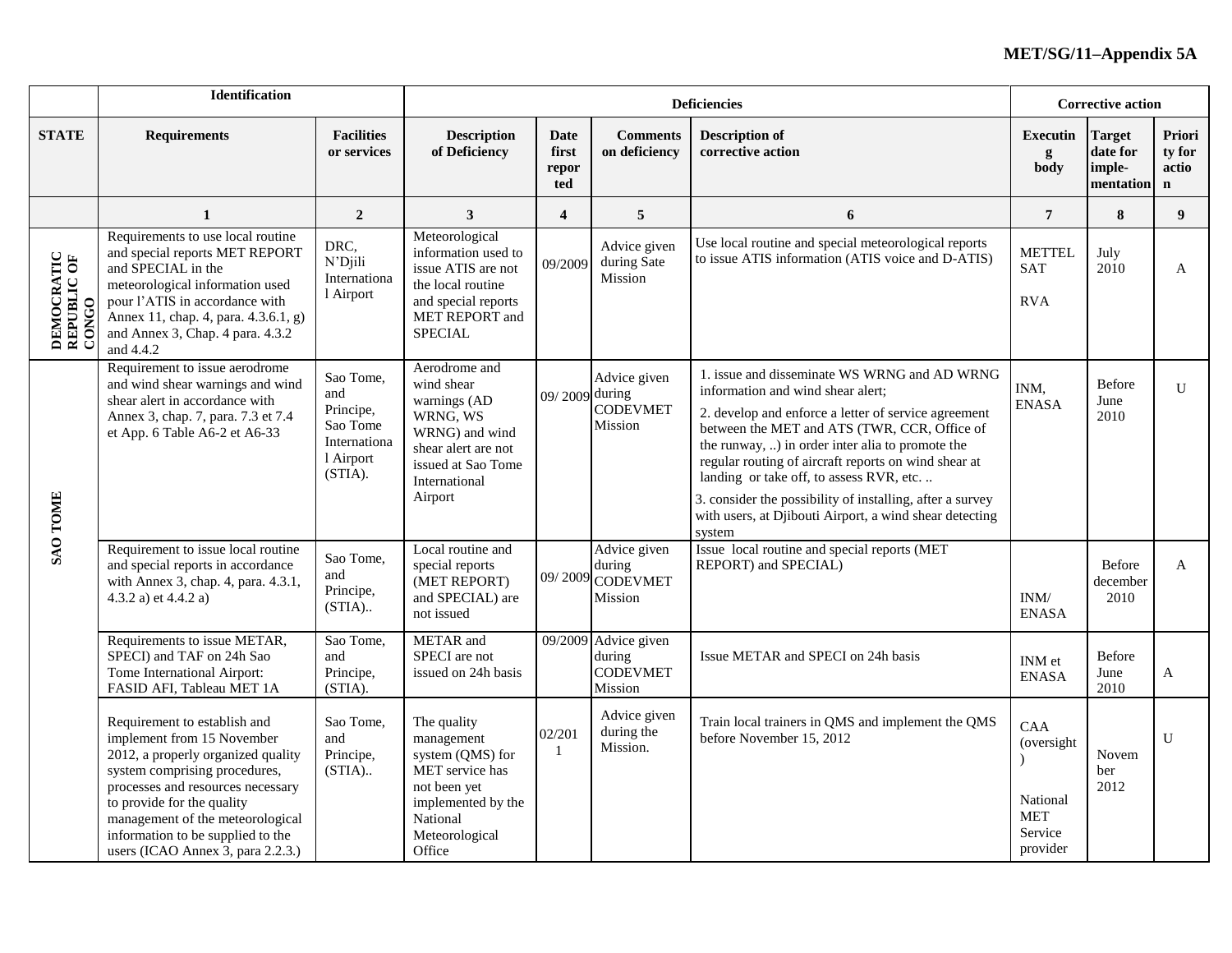|                 | <b>Identification</b>                                                                                                                                                                                                                                                                                              |                                                                                 |                                                                                                                                                       | <b>Carences</b>               |                                                             | $ML1/3U/11=AP$ penuix JA<br><b>Action Corrective</b>                                                                                                                                                                                                                                                                                                                                                                      |                                                                                                                 |                                    |              |  |
|-----------------|--------------------------------------------------------------------------------------------------------------------------------------------------------------------------------------------------------------------------------------------------------------------------------------------------------------------|---------------------------------------------------------------------------------|-------------------------------------------------------------------------------------------------------------------------------------------------------|-------------------------------|-------------------------------------------------------------|---------------------------------------------------------------------------------------------------------------------------------------------------------------------------------------------------------------------------------------------------------------------------------------------------------------------------------------------------------------------------------------------------------------------------|-----------------------------------------------------------------------------------------------------------------|------------------------------------|--------------|--|
| <b>ETAT</b>     | <b>Besoins</b>                                                                                                                                                                                                                                                                                                     | Etat/<br><b>Installations</b>                                                   | Description de la<br><b>Carence</b>                                                                                                                   | Date<br>d'identi-<br>fication | Observa tions<br>sur la carence                             | Description de la mesure<br>corrective                                                                                                                                                                                                                                                                                                                                                                                    | Organe<br>exécutif                                                                                              | Date de<br>Mise en<br><b>Euvre</b> | Priorité     |  |
| $\mathbf{1}$    | $\overline{2}$                                                                                                                                                                                                                                                                                                     | $\mathbf{3}$                                                                    | $\overline{\mathbf{4}}$                                                                                                                               | 5                             | 6                                                           | $\overline{7}$                                                                                                                                                                                                                                                                                                                                                                                                            | ${\bf 8}$                                                                                                       | 9                                  | 10           |  |
| <b>SAO TOME</b> | Requirement to provide flight<br>documentation in accordance with<br>AFI FASID Table MET 7 (Doc<br>7474 Volume II, FASID AFI)                                                                                                                                                                                      | Sao Tome,<br>and Principe,<br>Sao Tome<br>International<br>Airport              | Flight documentation is<br>provided from a public<br>non-secured website<br><b>ADDS</b>                                                               | 09/2009                       | Advice given<br>during<br><b>CODEVMET</b><br>Mission        | In the short term, a SADIS<br>FTP service shall be accessed<br>from the WAFC London to<br>extract required data for the<br>provision of flight<br>documentation. Access<br>procedures are described on<br>the following Website<br>http://www.icao.int/anb/sadis<br>opsg/sadis%20ftp%20service<br>% 20v4.0.pdf<br>In the medium term, install a<br>SADIS VSAT station with the<br>required SADIS workstation<br>software: | INM/<br><b>ENASA</b>                                                                                            | <b>Before</b><br>December<br>2010  | B            |  |
| SÉNÉGAL         | Requirement to establish and<br>implement from 15 November<br>2012, a properly organized quality<br>system comprising procedures,<br>processes and resources necessary<br>to provide for the quality<br>management of the meteorological<br>information to be supplied to the<br>users (ICAO Annex 3, para 2.2.3.) | Senegal/<br>Leopold<br>Sedar<br>Senghor<br>International<br>Airport or<br>Dakar | The quality management<br>system (QMS) for MET<br>service is not yet<br>established by ANACIM,<br>the National<br>Meteorological Office<br>and ASECNA | 02/2011                       | Advice given<br>during the<br>Mission.                      | Train local trainers in QMS<br>and implement the QMS<br>before November 15, 2012                                                                                                                                                                                                                                                                                                                                          | <b>ANAC</b><br>(oversight)<br><b>ANACIM</b><br>(Service<br>provider)<br><b>ASECNA</b><br>(Service)<br>provider) | Novembe<br>r 2012                  | $\mathbf{U}$ |  |
|                 | Requirement to collect, process and<br>relay air reports in accordance with<br>Annex 3 Chapter 5, para 5.1, 5.2,<br>5.3.2, 5.4.1, 5.5, 5.7, 5.8 and 5.9                                                                                                                                                            | Senegal/<br>Leopold<br>Sedar<br>Senghor<br>International<br>Airport or<br>Dakar | Aircraft observation and<br>reports are not collected,<br>processed and relayed                                                                       | 02/2009                       | Deficiency<br>identify during<br><b>ICAO WACAF</b><br>visit | Necessary arrangements<br>between the MET authority<br>and the appropriate ATS<br>authority be made.                                                                                                                                                                                                                                                                                                                      | <b>ANACS</b><br>and<br><b>ASECNA</b>                                                                            | December<br>2009                   | B            |  |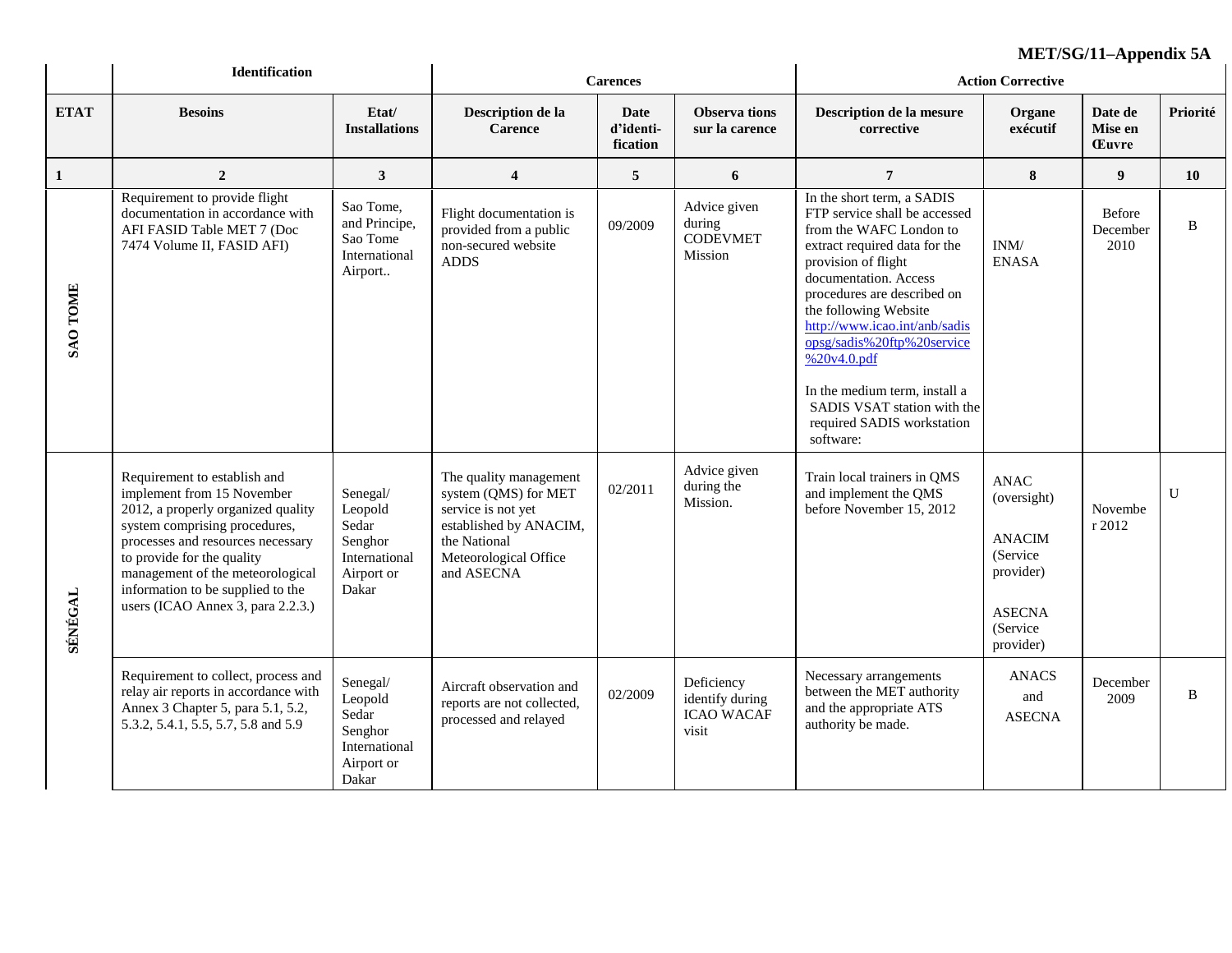|                               | Identification                                                                                                                                                                            | <b>Carences</b>                                                                 |                                                                                                                                                                                                                                              |                               | MEL/5G/11–Appendix 5A<br><b>Action Corrective</b>                      |                                                                                                                                                                                                   |                                                     |                                                                         |              |
|-------------------------------|-------------------------------------------------------------------------------------------------------------------------------------------------------------------------------------------|---------------------------------------------------------------------------------|----------------------------------------------------------------------------------------------------------------------------------------------------------------------------------------------------------------------------------------------|-------------------------------|------------------------------------------------------------------------|---------------------------------------------------------------------------------------------------------------------------------------------------------------------------------------------------|-----------------------------------------------------|-------------------------------------------------------------------------|--------------|
| <b>ETAT</b>                   | <b>Besoins</b>                                                                                                                                                                            | Etat/<br><b>Installations</b>                                                   | Description de la<br><b>Carence</b>                                                                                                                                                                                                          | Date<br>d'identi-<br>fication | <b>Observa</b> tions<br>sur la carence                                 | Description de la mesure<br>corrective                                                                                                                                                            | Organe<br>exécutif                                  | Date de<br>Mise en<br><b>Euvre</b>                                      | Priorité     |
| 1                             | $\overline{2}$                                                                                                                                                                            | $\mathbf{3}$                                                                    | $\boldsymbol{4}$                                                                                                                                                                                                                             | 5                             | 6                                                                      | 7                                                                                                                                                                                                 | 8                                                   | 9                                                                       | <b>10</b>    |
|                               | Requirement to report visibility<br>along the runway in local routine<br>and special reports in accordance<br>with Annex 3, Appendix 3 para;<br>4.2.4.2                                   | Senegal/<br>Leopold<br>Sedar<br>Senghor<br>International<br>Airport or<br>Dakar | Many obstacles (2 control<br>towers, airlines hangars,<br>etc ) around the<br>visibility estimation<br>platform of the<br>aeronautical<br>meteorological station<br>(SMA), does not allow to<br>estimate the visibility<br>along the runway. | 02/2009                       | Deficiency<br>identify during<br><b>ICAO WACAF</b><br>visit            | Install visibility sensors along<br>the runway<br>Or<br>Relocate the SMA at a<br>location enabling the<br>observer to estimate the<br>visibility along the entire<br>length of the runway.        | <b>ASECNA</b>                                       | June 2010                                                               | A            |
| SÉNÉGAL                       | Requirement to provide Automatic<br>Terminal Information Service<br>(ATIS) in accordance with ICAO<br>Doc 7474 Volume II, FASID AFI,<br>Part III - Tableau AOP 1.                         | Senegal/<br>Leopold<br>Sedar<br>Senghor<br>International<br>Airport or<br>Dakar | The ATIS service is not<br>implemented at Dakar<br><b>International Airport</b>                                                                                                                                                              | 02/2009                       | Deficiency<br>identify during<br><b>ICAO WACAF</b><br>visit            | Install and implement an<br>operational ATIS system                                                                                                                                               | <b>ASECNA</b>                                       | June 2010<br>2010<br>10/2009<br>2013<br>11/2009<br>2013<br>2012<br>2010 | A            |
|                               | Requirement to measure and report<br>wind in accordance with provisions<br>contained in Annex, Chapter 4 para<br>4.6.1.1.                                                                 | Sierra Leone/<br>Freetown<br>Lungi Airport                                      | Wind measurement<br>system old and deficient                                                                                                                                                                                                 | 1994                          | Advice given<br>during mission<br><b>CODEVMET</b><br>Phase I 10/2009   | Installation of new wind<br>measurement equipment                                                                                                                                                 | SLAA and<br><b>MET</b><br>Department                |                                                                         | U            |
|                               | Requirement to measure and report<br>RVR for runway intended for<br>Category II instrument approach<br>and landing operations                                                             | Sierra Leone/<br>Freetown<br>Lungi Airport                                      | In case of reduced<br>visibility RVR not<br>measured and reported                                                                                                                                                                            | 29/09/<br>2009                | Advice given<br>during mission<br><b>CODEVMET</b><br>Phase I           | Short term: manual<br>measurement Long term:<br><b>Installation of RVR</b><br>measurement, assessment and<br>reporting equipment                                                                  | <b>MET</b><br>Department<br>and SLAA                |                                                                         | U            |
| <b>LEONE</b><br><b>SIERRA</b> | Requirement to issue aerodrome<br>warnings (AW) and Wind Shear<br>warnings (WS) as contained in<br>provisions of Annex 3 Chapter 7<br>para 7.3.1 and 7.4.1 and App. 6<br>Table A6.2, A6.3 | Sierra Leone/<br>Freetown<br>Lungi Airport                                      | AW and WS are not<br>issued at Lungi Airport                                                                                                                                                                                                 | 29/09/<br>2009                | Advice given<br>during mission<br><b>CODEVMET</b><br>Phase I           | <b>Short term:</b> Writing of<br>procedures for issuance of<br>AW and WS Warnings and<br>implement immediately.<br>Medium term: Acquisition<br>of MET Radar and wind<br>shear detection equipment | <b>MET</b><br>Department<br>and SLAA                |                                                                         | U            |
|                               | Requirement to observe and report Sierra Leone/ Not in compliance with<br>MET elements in accordance with<br>Anne 3, para 4.6                                                             | Freetown<br>Lungi Airport                                                       | recommended practices<br>on observing and<br>reporting of MET<br>elements                                                                                                                                                                    | 29/09/<br>2009                | Advice given<br>during mission<br><b>CODEVMET</b><br>Phase I           | Relocate measurement site<br>and acquire automated<br>observing system                                                                                                                            | <b>MET</b><br>Department<br>SLAA and<br><b>SLCA</b> |                                                                         | A            |
|                               | Requirement to provide MET<br>information to ATS units Annex 3<br>Chapter 10 para 10.1.5 Appendix 9<br>para $1.1.a)$                                                                      | Sierra Leone/<br>Freetown<br>Lungi Airport                                      | MET messages MET<br>report, METAR,<br>SPECIAL are hand<br>carried to control TWR<br>Lack of commu-nication                                                                                                                                   | 29/09/<br>2009                | Deficiency<br>reported during<br>mission<br><b>CODEVMET</b><br>Phase I | Repair the communication<br>system and install reliable<br>display system to ATS                                                                                                                  | <b>SLAA</b><br>Roberts FIR<br>and MET<br>Department | 2012                                                                    | $\mathbf{A}$ |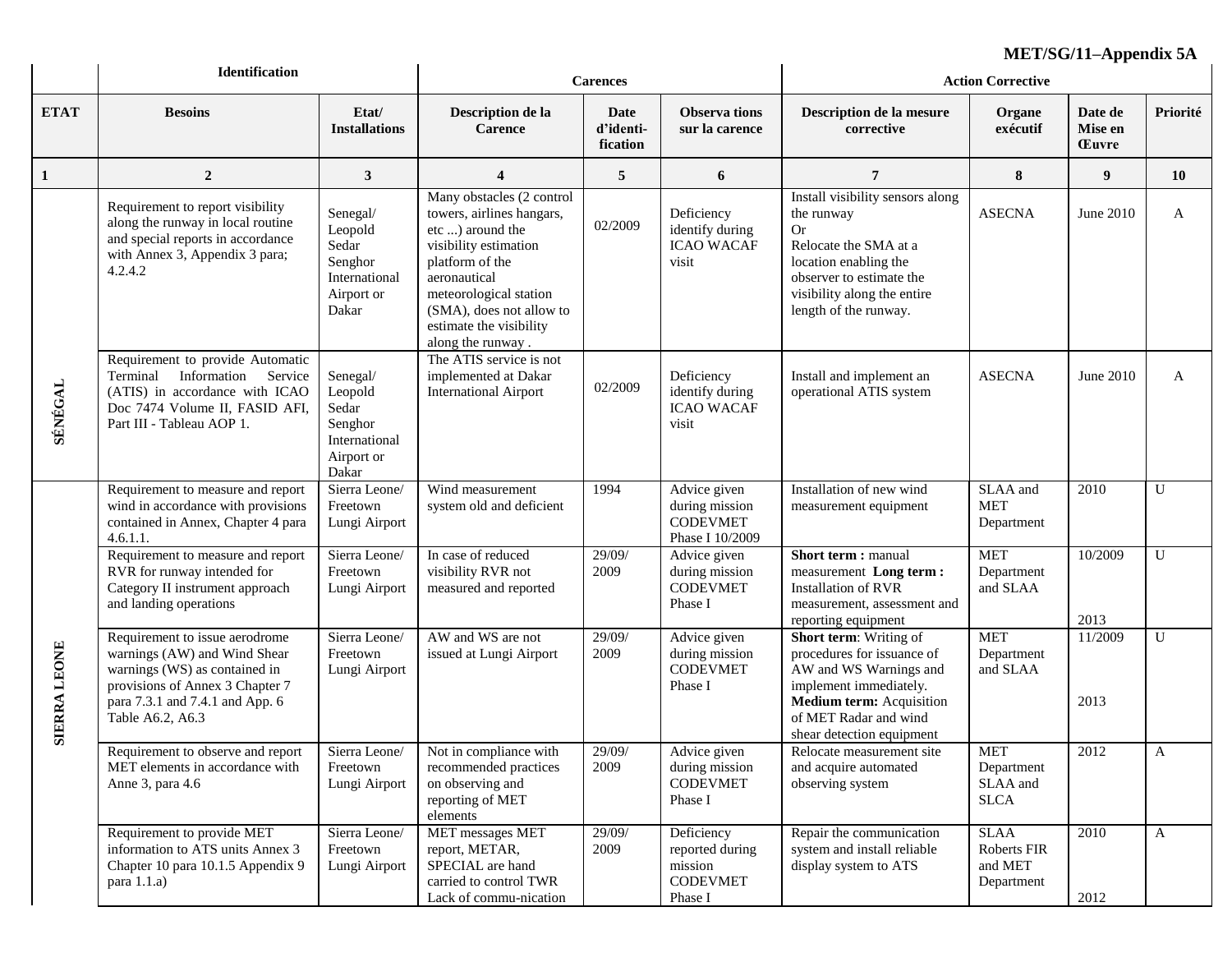|                             | <b>Identification</b>                                                                                                                                                                                                                                                                                              | <b>Carences</b>                                                                 |                                                                                                                                       |                                      | MEL/SG/11–Appendix 5A<br><b>Action Corrective</b>                      |                                                                                    |                                                                                          |                                    |              |
|-----------------------------|--------------------------------------------------------------------------------------------------------------------------------------------------------------------------------------------------------------------------------------------------------------------------------------------------------------------|---------------------------------------------------------------------------------|---------------------------------------------------------------------------------------------------------------------------------------|--------------------------------------|------------------------------------------------------------------------|------------------------------------------------------------------------------------|------------------------------------------------------------------------------------------|------------------------------------|--------------|
| <b>ETAT</b>                 | <b>Besoins</b>                                                                                                                                                                                                                                                                                                     | Etat/<br><b>Installations</b>                                                   | Description de la<br><b>Carence</b>                                                                                                   | <b>Date</b><br>d'identi-<br>fication | <b>Observa tions</b><br>sur la carence                                 | Description de la mesure<br>corrective                                             | Organe<br>exécutif                                                                       | Date de<br>Mise en<br><b>Euvre</b> | Priorité     |
| 1                           | $\overline{2}$                                                                                                                                                                                                                                                                                                     | $\mathbf{3}$                                                                    | $\overline{\mathbf{4}}$                                                                                                               | 5                                    | 6                                                                      | $7\phantom{.0}$                                                                    | 8                                                                                        | 9                                  | <b>10</b>    |
| <b>SIERRA LEONE</b>         | Requirement to implement MET<br>facilities and services AFI/7 Rec.<br>10/14                                                                                                                                                                                                                                        | Sierra Leone/<br>Freetown<br>Lungi Airport                                      | system<br>Insufficient number of<br>forecasters and observers<br>at Lungi MET centre                                                  | 29/09/<br>2009                       | Deficiency<br>assessed during<br>mission<br><b>CODEVMET</b><br>Phase I | Provide MET centre with<br>required number of qualified<br>personnel               | <b>MET</b><br>Department<br><b>SLAA</b><br>Roberts FIR                                   | 2012                               | A            |
|                             | Requirement to use qualify WAFS<br>products for flight documentation<br>in accordance with provision<br>contained in Annex 3 Chapter 9<br>para 9.1.3, 9.1.6 and 9.1.6 and<br>FASID Table MET7                                                                                                                      | Sierra Leone/<br>Freetown<br>Lungi Airport                                      | No SADIS station at<br>Lungi Airport                                                                                                  | 29/09/<br>2009                       | Deficiency<br>assessed during<br>mission<br><b>CODEVMET</b><br>Phase I | <b>Short Term: Use FTP to</b><br>acquire WAFS data<br>Acquisition of SADIS station | <b>MET</b><br>Department<br><b>SLAA</b><br>Roberts FIR<br><b>SLAA MET</b><br>Roberts FIR | 10/2009<br>2012                    | A            |
|                             | Requirement to establish and<br>implement from 15 November<br>2012, a properly organized quality<br>system comprising procedures,<br>processes and resources necessary<br>to provide for the quality<br>management of the meteorological<br>information to be supplied to the<br>users (ICAO Annex 3, para 2.2.3.) | Sierra Leone/<br>Freetown<br>Lungi Airport                                      | The quality management<br>system (QMS) for MET<br>service has not been yet<br>implemented by the<br>National Meteorological<br>Office | 02/2011                              | Advice given<br>during the<br>Mission.                                 | Train local trainers in QMS<br>and implement the QMS<br>before November 15, 2012   | <b>CAA</b><br>(oversight)<br>National<br><b>MET Service</b><br>provider                  | Novembe<br>r 2012                  | $\mathbf{U}$ |
| SOMA<br><b>LIA</b>          | Situation unknown                                                                                                                                                                                                                                                                                                  | <b>FIR</b><br>Mogadishu                                                         |                                                                                                                                       |                                      |                                                                        |                                                                                    |                                                                                          |                                    |              |
| <b>SWAZI</b><br><b>LAND</b> | Requirement to provide MET<br>reports to ATS Units (Annex 3,<br>Chapter 10, para 10.1.1)                                                                                                                                                                                                                           | Swaziland/M<br>anzini<br>Matsapha<br>Airport<br>Associated<br><b>MET Office</b> | Provision of MET<br>reports to ATS units<br>deficient. No wind<br>displays in control<br>tower                                        | 2004                                 | Advice was given<br>on mission                                         | Install a display<br>system for MET data<br>and information at<br>ATS units        | DCA and<br><b>MET</b><br>Department                                                      | As soon<br>as<br>possible          | U            |
| TOGO                        | Requirement to establish and<br>implement from 15 November<br>2012, a properly organized quality<br>system comprising procedures,<br>processes and resources necessary<br>to provide for the quality<br>management of the meteorological<br>information to be supplied to the<br>users (ICAO Annex 3, para 2.2.3.) | Togo, Lomé<br>International<br>Airport                                          | The quality management<br>system (QMS) for MET<br>service has not been yet<br>implemented by the<br>National Meteorological<br>Office | 02/2011                              | Advice given<br>during the<br>Mission.                                 | Train local trainers in QMS<br>and implement the QMS<br>before November 15, 2012   | CAA<br>(oversight)<br>National MET<br>Service<br>provider                                | Novemb<br>er 2012                  | U            |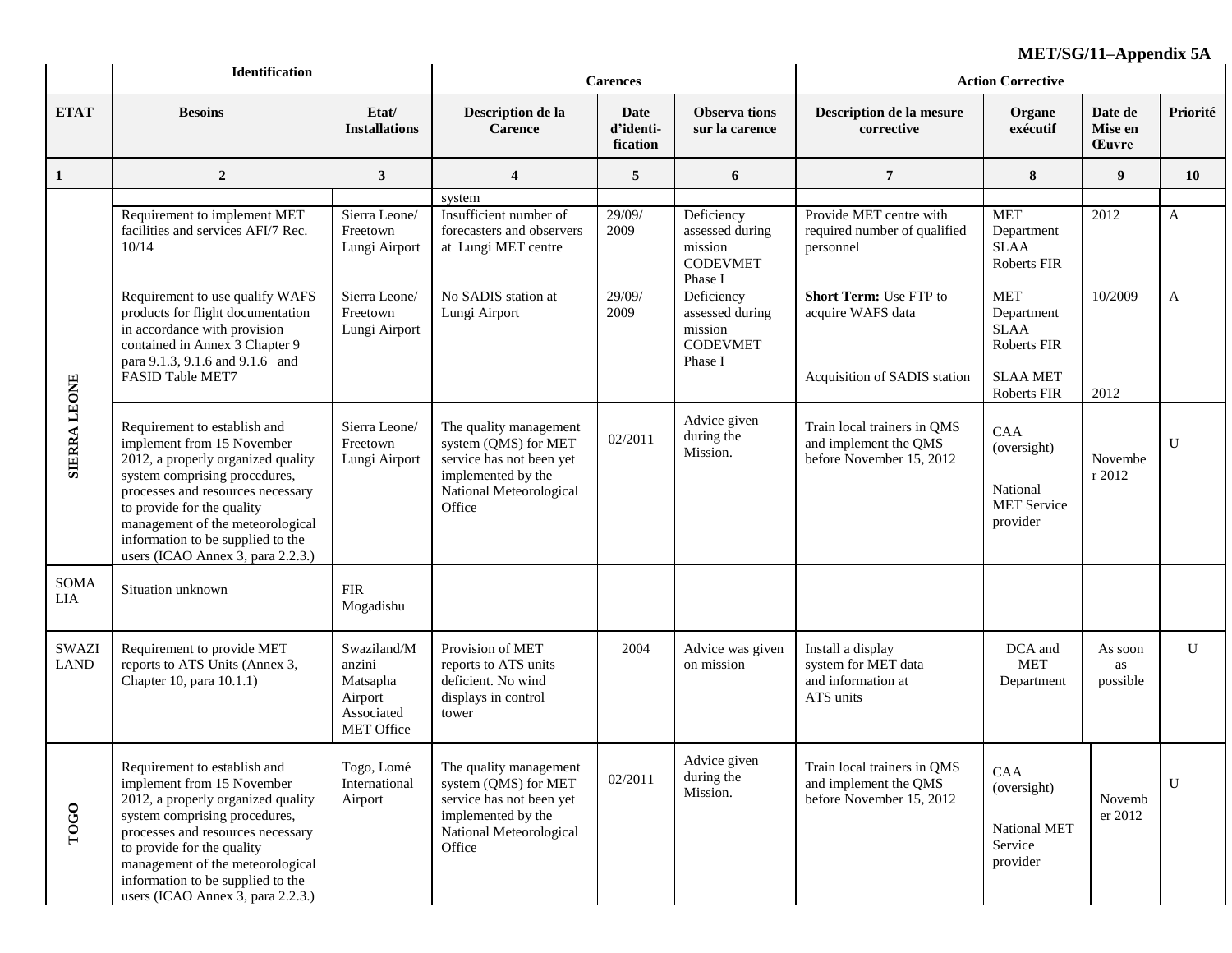|               | <b>Identification</b>                                                                                                                             |                                                                  | <b>Carences</b>                                                                                                                                                                                     |                                             |                                                                                       | MET/SG/11–Appendix 5A<br><b>Action Corrective</b>                                                                                                                                                                                                                        |                                                |                                    |              |
|---------------|---------------------------------------------------------------------------------------------------------------------------------------------------|------------------------------------------------------------------|-----------------------------------------------------------------------------------------------------------------------------------------------------------------------------------------------------|---------------------------------------------|---------------------------------------------------------------------------------------|--------------------------------------------------------------------------------------------------------------------------------------------------------------------------------------------------------------------------------------------------------------------------|------------------------------------------------|------------------------------------|--------------|
| <b>ETAT</b>   | <b>Besoins</b>                                                                                                                                    | Etat/<br><b>Installations</b>                                    | Description de la<br>Carence                                                                                                                                                                        | Date<br>d'identi-<br>fication               | <b>Observa</b> tions<br>sur la carence                                                | Description de la mesure<br>corrective                                                                                                                                                                                                                                   | Organe<br>exécutif                             | Date de<br>Mise en<br><b>Euvre</b> | Priorité     |
| 1             | $\boldsymbol{2}$                                                                                                                                  | $\mathbf{3}$                                                     | $\overline{\mathbf{4}}$                                                                                                                                                                             | $\sqrt{5}$                                  | 6                                                                                     | $\overline{7}$                                                                                                                                                                                                                                                           | $\bf 8$                                        | $\boldsymbol{9}$                   | 10           |
|               | Requirement to report and issue<br>surface wind observation period<br>averaging in accordance with<br>Annex 3, App. 3 para. 4.1.3.1               | Togo, Lomé<br>International<br>Airport                           | The direct reading of<br>wind at the control tower,<br>provides instantaneous<br>observations of wind and<br>the average speed and<br>wind direction over<br>periods of 10 minutes and<br>2 minutes | 08/2010                                     | Advice given<br>during the<br>mission                                                 | Arrange for the calibration of<br>the wind direct display<br>systems in order that the<br>period of surface wind<br>observations averaging is 2<br>minutes on the displays of the<br>control tower and for MET<br>REPORT/SPECIAL<br>messages, and 10mn in<br>METAR/SPECI | <b>ASECNA</b>                                  | Before<br>June<br>2011             | $\mathbf U$  |
|               | 1)Implementation of<br>MET facilities and<br>services (Annex 3,<br>para 4.1.6)                                                                    | Zambia/Lusa<br>ka<br>International<br>Airport                    | Inadequate level of<br>equipment<br>maintenance                                                                                                                                                     | 2002 and<br>missions<br>of 2004<br>and 2007 | Equipment<br>remain<br>unserviceable for<br>a long time due to<br>lack of spare parts | Provide financial<br>resources including use of air<br>navigation charges which<br>currently is not fully available<br>to the MET Department.                                                                                                                            | Zambia MET<br>Department<br>and<br><b>NACL</b> | As soon<br>as<br>possible          | $\mathbf{U}$ |
|               | 2)Requirement to<br>provide MET<br>reports to ATS Units<br>(Annex 3, Chapter<br>10, para $10.1.1)$                                                | Zambia/Lusa<br>ka<br>Meteorologic<br>al<br>Office                | Provision of MET<br>reports to ATS Units<br>deficient                                                                                                                                               | 2002 and<br>missions<br>of 2004<br>and 2007 | Advice given<br>during<br>mission by<br>correspondence                                | Install display system of<br>MET data to ATS units                                                                                                                                                                                                                       | <b>MET</b><br>Department                       | As soon<br>as<br>possible          | U            |
| <b>ZAMBIA</b> | 3)Requirement to<br>provide<br>meteorological data<br>and forecasts in<br>form of flight<br>documentation<br>(Annex 3, Chapter<br>3, para 3.3.2). | Zambia/Lusa<br>ka<br>Meteorologic<br>al<br>Office                | Provision of MET<br>reports to ATS Units<br>deficient                                                                                                                                               | 2002 and<br>missions<br>of 2004<br>and 2007 | Advice given<br>during<br>mission and by<br>correspondence                            | Install appropriate<br>telecomms<br>equipment to receive<br><b>OPMET</b> information<br>and appoint<br>adequate trained<br>personnel                                                                                                                                     | <b>MET</b><br>Department                       | As soon<br>as<br>possible          | $\mathbf{U}$ |
|               | 4) Requirements for SIGMET<br>information (Annex 3 para 3.4.2 b,<br>c, d and add para. 7.1.1                                                      | Zambia/Lusa<br>ka<br>Meteorologic<br>al watch<br>office<br>(MWO) | SIGMET not issued                                                                                                                                                                                   | 2007                                        | Advice given on<br>mission                                                            | Immediately provide training<br>and issue SIGMET                                                                                                                                                                                                                         | <b>MET</b><br>Department                       | As soon<br>as<br>possible          | $\mathbf{U}$ |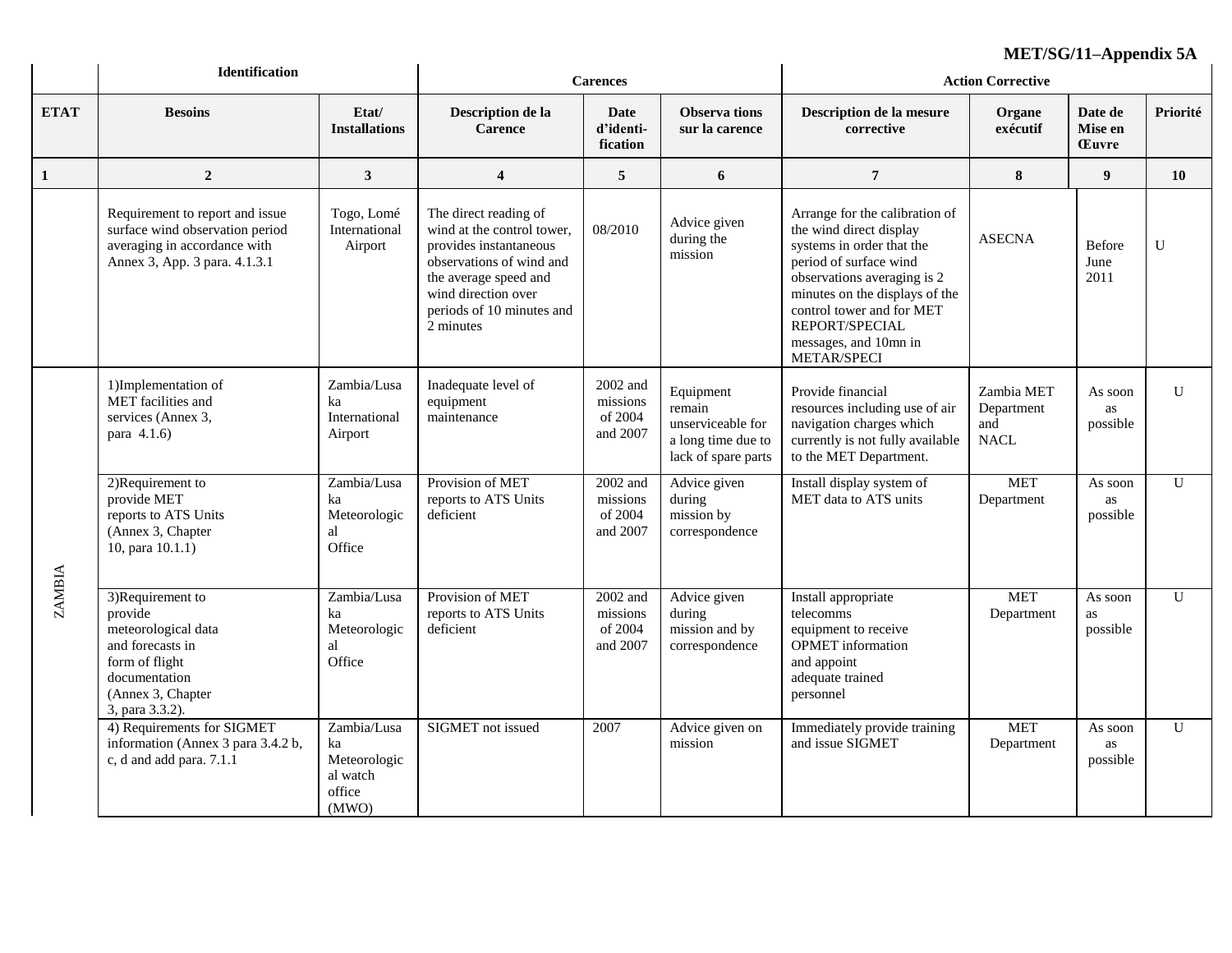|                   |                                                                                                                                                                                                                                                                                                                    |                                                   |                                                                                                                                       |                               |                                        | ML1/5G/11–ADPEHUIX 5A                                                            |                                                                  |                                    |          |
|-------------------|--------------------------------------------------------------------------------------------------------------------------------------------------------------------------------------------------------------------------------------------------------------------------------------------------------------------|---------------------------------------------------|---------------------------------------------------------------------------------------------------------------------------------------|-------------------------------|----------------------------------------|----------------------------------------------------------------------------------|------------------------------------------------------------------|------------------------------------|----------|
|                   | <b>Identification</b>                                                                                                                                                                                                                                                                                              | <b>Carences</b>                                   |                                                                                                                                       |                               | <b>Action Corrective</b>               |                                                                                  |                                                                  |                                    |          |
| <b>ETAT</b>       | <b>Besoins</b>                                                                                                                                                                                                                                                                                                     | Etat/<br><b>Installations</b>                     | Description de la<br><b>Carence</b>                                                                                                   | Date<br>d'identi-<br>fication | <b>Observa tions</b><br>sur la carence | Description de la mesure<br>corrective                                           | Organe<br>exécutif                                               | Date de<br>Mise en<br><b>Euvre</b> | Priorité |
|                   |                                                                                                                                                                                                                                                                                                                    | 3                                                 |                                                                                                                                       | 5                             | 6                                      |                                                                                  | 8                                                                | $\boldsymbol{9}$                   | 10       |
| <b>AMBIA</b><br>N | Requirement to establish and<br>implement from 15 November<br>2012, a properly organized quality<br>system comprising procedures,<br>processes and resources necessary<br>to provide for the quality<br>management of the meteorological<br>information to be supplied to the<br>users (ICAO Annex 3, para 2.2.3.) | Zambia/Lusa<br>ka<br>Meteorologic<br>al<br>Office | The quality management<br>system (QMS) for MET<br>service has not been yet<br>implemented by the<br>National Meteorological<br>Office | 02/2011                       | Advice given<br>during the<br>Mission. | Train local trainers in QMS<br>and implement the QMS<br>before November 15, 2012 | <b>CAA</b><br>(oversight)<br>National MET<br>Service<br>provider | Novemb<br>er 2012                  | U        |